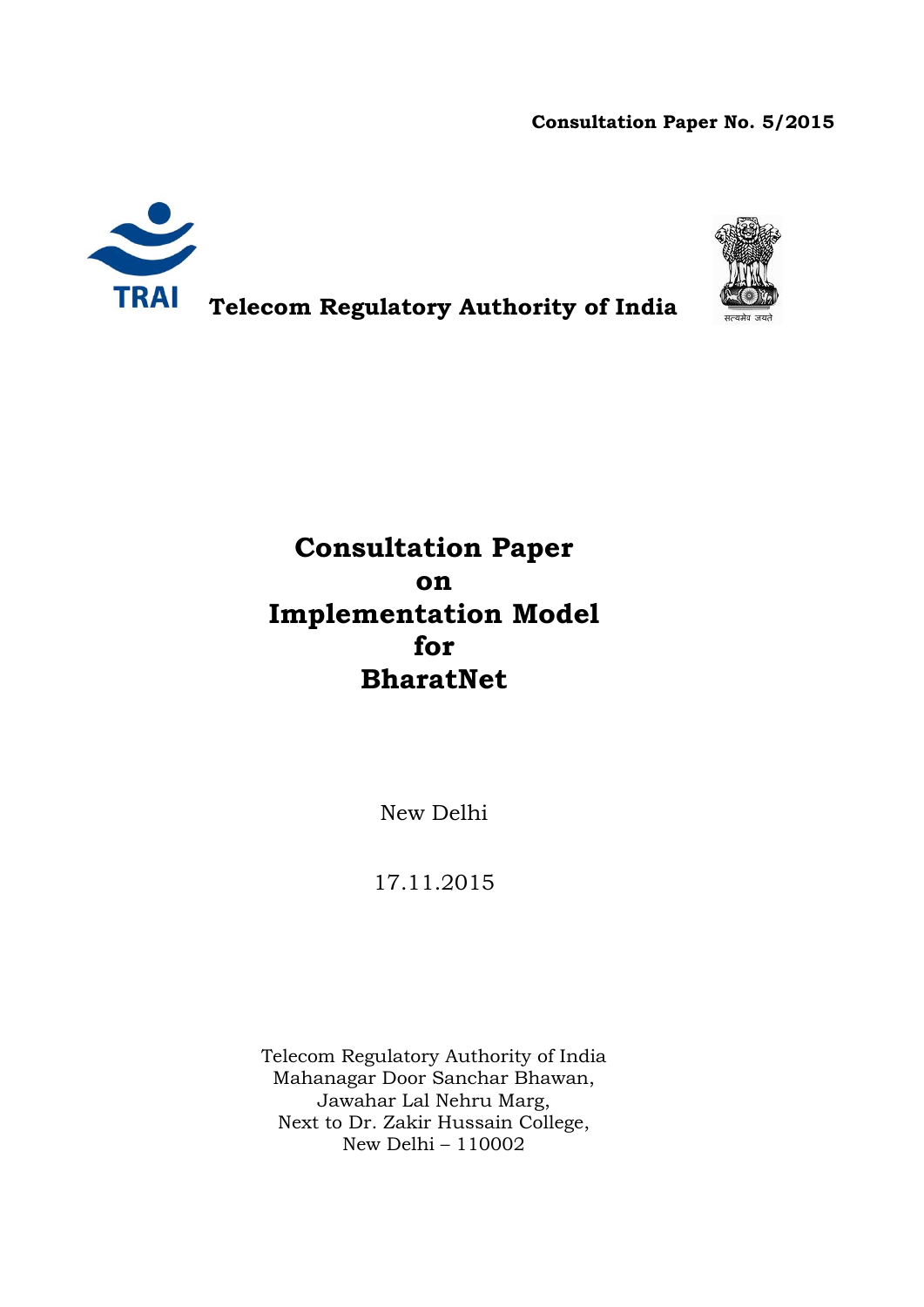**Stakeholders are requested to furnish their comments to the Advisor (Networks, Spectrum & Licensing), TRAI by 07.12.2015. Stakeholders are advised not to request for extension of dates for submission of comments. Comments would be posted on TRAI's website [www.trai.gov.in.](http://www.trai.gov.in/) The comments in electronic form may be sent by e-mail to kapilhanda@trai.gov.in. For any clarification/ information, Shri Arvind Kumar, Advisor (NSL) may be contacted at Tel. No. +91-11-23220209 Fax: +91-11-23230056.**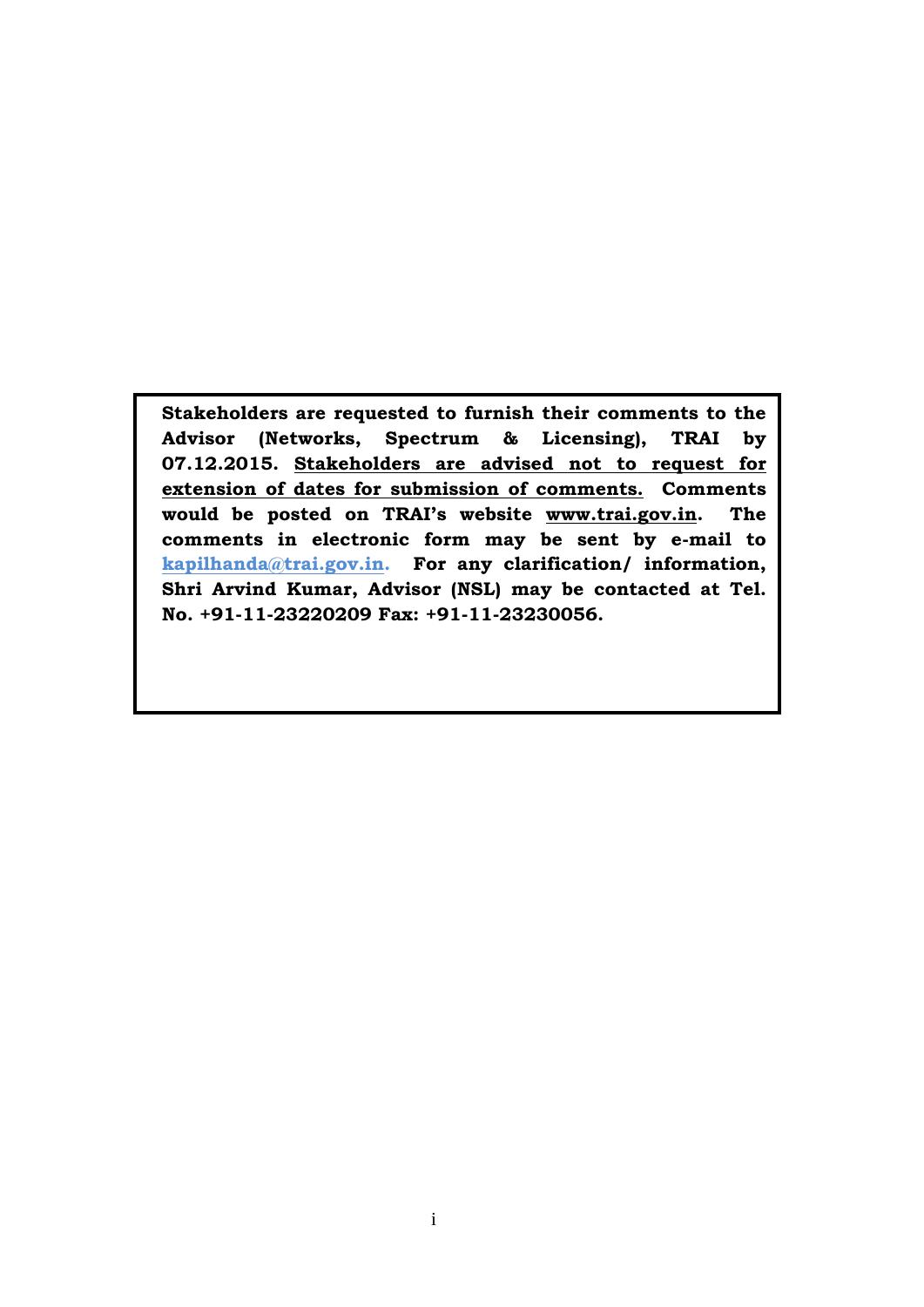## **CONTENTS**

| Chapter Description                                                                      | Page No. |
|------------------------------------------------------------------------------------------|----------|
| <b>Chapter I</b> Introduction and Background                                             | 1        |
| Chapter II BharatNet- CPSU, State and<br><b>Private-led</b><br>Implementation<br>Models. | 6        |
| Chapter III BharatNet- BOOT Model                                                        | 22       |
| <b>Chapter IV</b> Issues for Consultation                                                | 31       |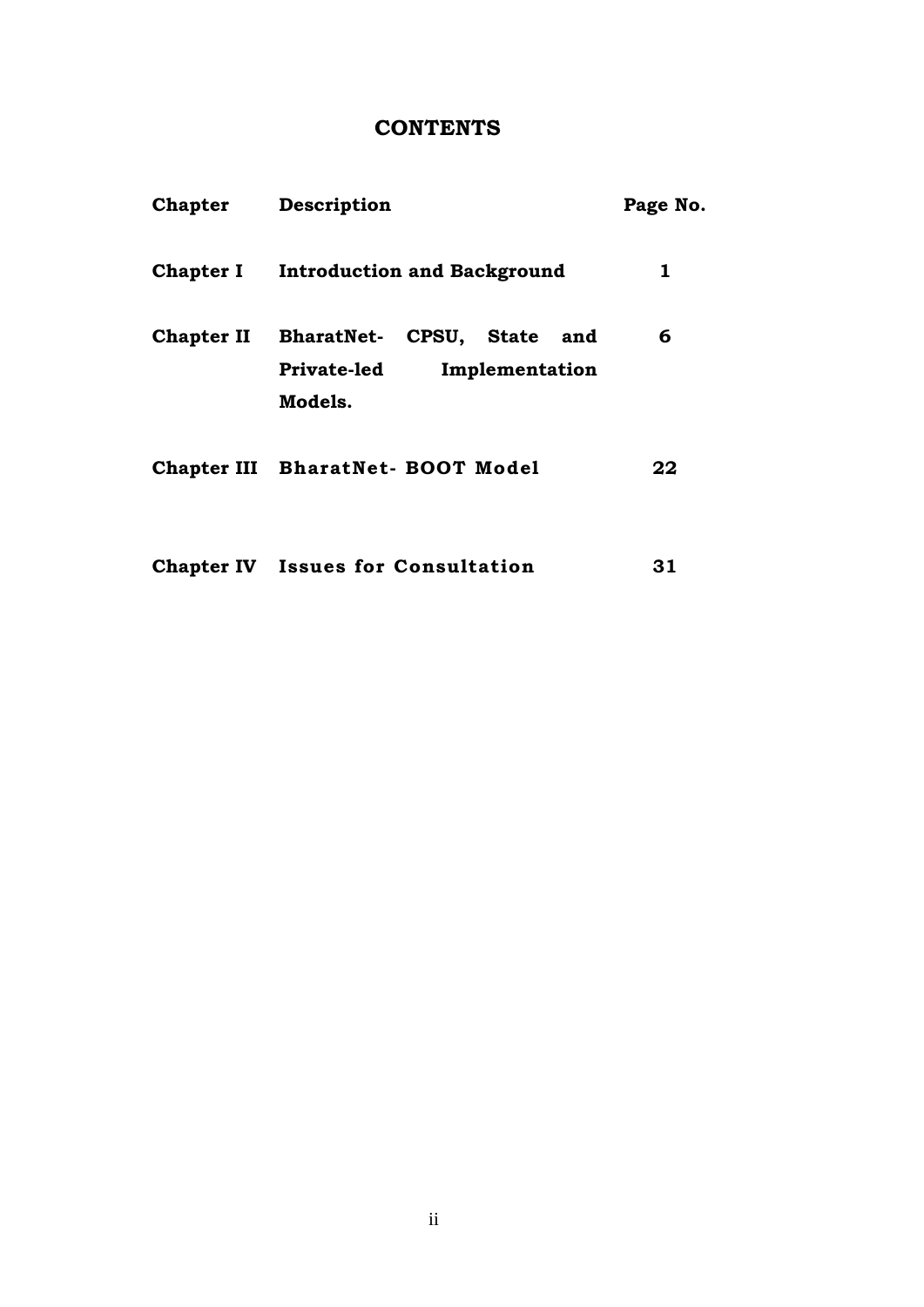#### **CHAPTER-I**

### **Introduction and Background**

#### **A. Introduction**

- 1. Providing universal and affordable access to broadband to every citizen of India is one of the most critical and important action item for Digital India. With broadband becoming the basic platform for provision of a number of services like e-gov, e-health, e-commerce, e-banking, music and entertainment, universal access to the Internet is a must to empower our citizens. It will not only enable them to connect with their friends, family and communities but also use the online tools and information to help find jobs, start businesses, access healthcare, education and financial services. They will be able to effectively participate in the digital economy.
- 2. Building the knowledge economy is the key to solving many of our social and economic challenges as it will help in creating new growth opportunities for the masses in general. A recent study by Deloitte found that the Internet is already an important driver of economic growth in many developing countries. Expanding internet access globally could create another 140 million new jobs, lift 160 million people out of poverty and reduce child mortality. Universal access isn't an end in itself, but it's a powerful tool for change and empowerment.
- 3. Historically, the Universal Access and Service (UAS) concept was developed to specifically meet the needs of people in urban and remote areas for communication services recognized and required to be universal at the national level. Establishment or adoption of existing UAS programmes for broadband delivery is one way to support the universality of broadband services. One of the principal objectives of broadband UAS is to minimize the digital divide between urban and rural and between affluent and poor areas; which also happens to be the most important prerequisite to realize the Digital India vision.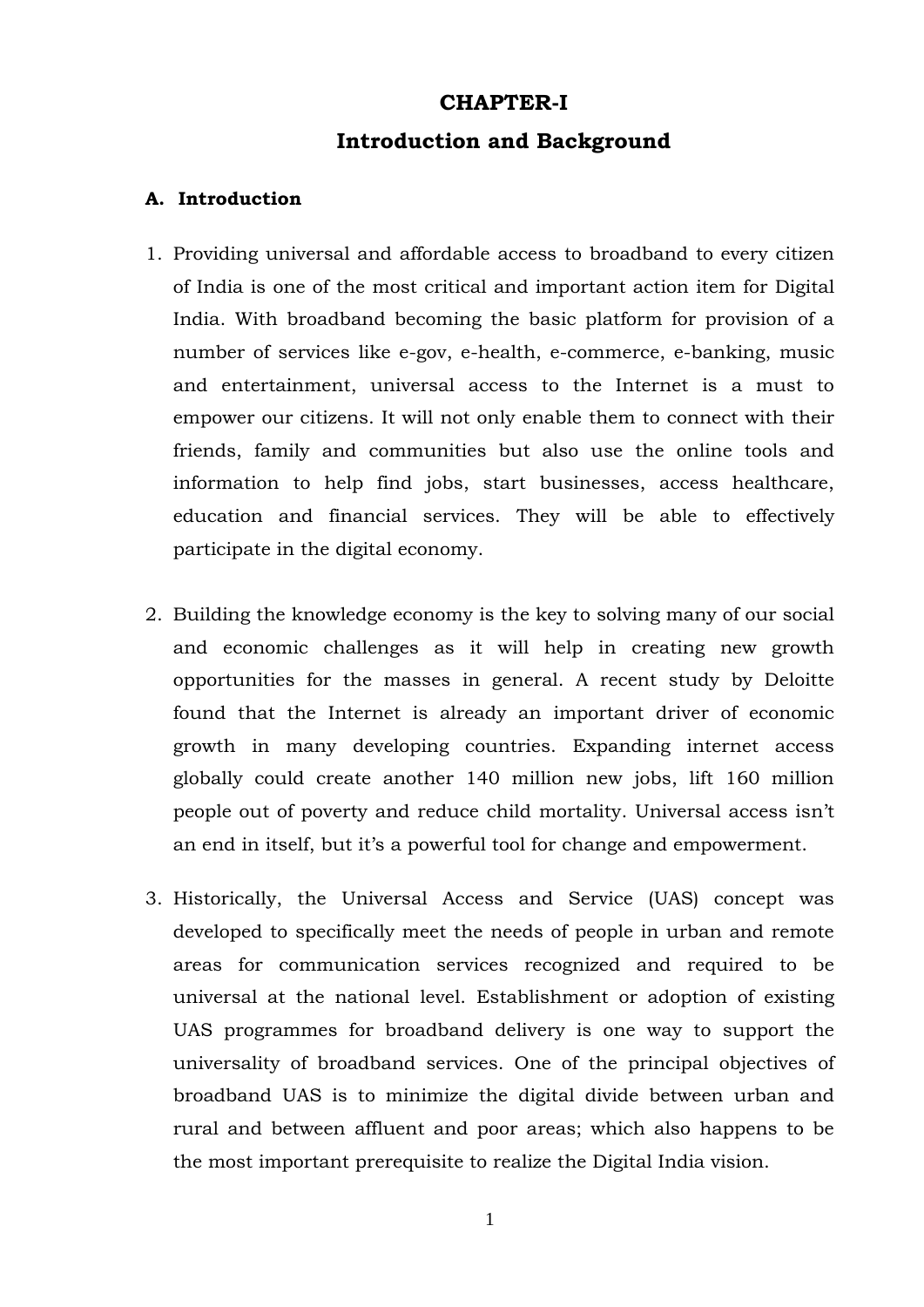4. ITU defines universal access as the situation where "everyone can access the service somewhere at a public place, also called public, community or shared access". In India the concept of providing universal access was modified to democratize information and make it freely and easily available to the people at large in order to improve transparency, accountability, collaboration, cooperation, productivity and efficiency. Considering that at the core of governance structure in rural India are the 2,50,000 Gram Panchayats(GPs) which are the foundational nodes of information collection and dissemination and the service delivery points for Government administration, the National Optical Fibre Network (NOFN) project was approved on October 25, 2011.The main objective of the NOFN project was to extend the existing Optical Fibre Network to Panchayats by utilizing Universal Service Obligation Funds (USOF) and creating an institutional mechanism for management and operation of NOFN. Bharat Broadband Network Limited (BBNL) a Special Purpose Vehicle (SPV), was set up by the Government of India in 2011, for the establishment, management and operation of NOFN.

#### **B. NOFN – As Envisaged Earlier**

- 5. The salient features of the envisaged NOFN were as follows:
	- (a) **2.4 km cable per GP.** Under NOFN it was planned to lay Optical Fibre Cable (OFC) connecting all the 2, 50,000 GPs of the country. The project was to use the existing OFC of BSNL, which is ready upto 6,500 odd Blocks. Only the incremental fibre averaging around 2.4 km per GP was planned to be laid.
	- (b) **Users.** Using the fibre, bandwidth of 100 Mbps was planned to be provided to each GP for the use of local administration, panchayat, schools, colleges, hospitals, Primary Health Centres (PHCs), residents of the area and private parties etc.
	- (c) **Implementation.** The project was to be implemented by BBNL which was to procure the equipment such as Gigabit Passive Optical Network (GPON) and the OFC. The laying of the cable was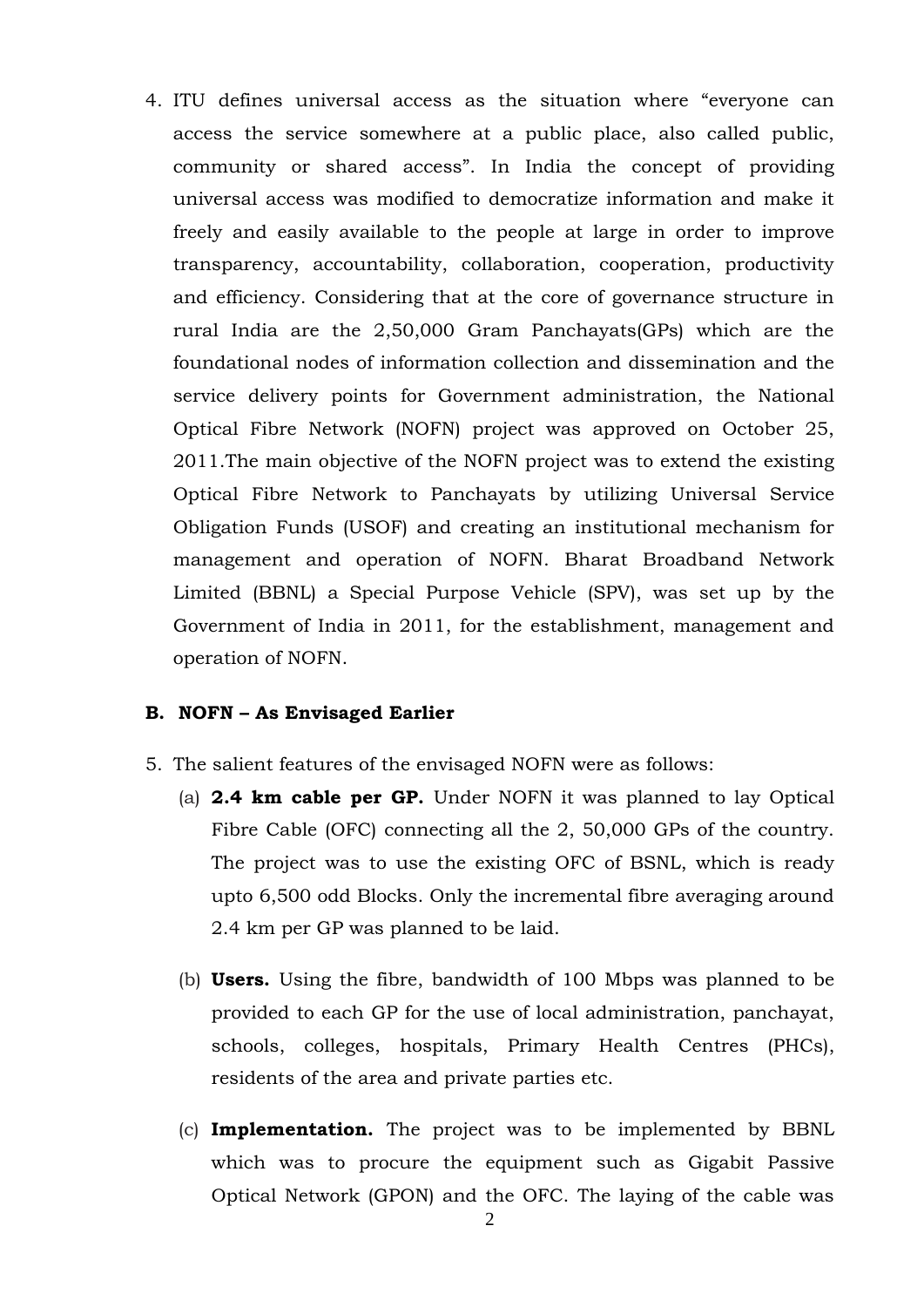planned to be done by three CPSUs – BSNL, RailTel and PGCIL who were assigned the work in the ratio of 70:15:15 respectively. BBNL was to act as a wholesale bandwidth provider and was granted NLDO license. Non-discriminatory access to the NOFN was to be provided to all Service Providers. The connectivity at the GP was proposed to be augmented in Government User Network (GUN) where backhaul from the block to the district, as well as last mile access to three Government institutions were proposed to be provided at Government cost.

#### **C. Review of NOFN**

- 6. The network was supposed to be commissioned in 2 years at a cost tentatively estimated at Rs. 20,000 crores. As per BBNL website, as on 02nd November 2015 only 3384 GPs have been connected. In the meanwhile, the Government of India has launched the Digital India programme with the vision of transforming India into a digitally empowered society and knowledge economy. Establishment of broadband highways forms the first pillar of Digital India which will depend on timely commissioning of NOFN.
- 7. In this backdrop, the Telecom Regulatory Authority of India (TRAI) came out with a Consultation Paper (CP) on 24th September 2014 on 'Delivering Broadband Quickly: What do we need to do?' In the CP, the following implementation and policy issues were raised:
	- Are PSUs ideal choices for implementing the NOFN project?
	- Should awarding of Engineering Procurement and Construction(EPC) turnkey contracts to private sector parties through International Competitive Bidding (ICB) be considered for the NOFN project?
	- Should we not explore ways in which infrastructure development costs can be reduced? Is it possible to piggyback on the existing private sector access networks so as to minimize costs in reaching remote rural locations?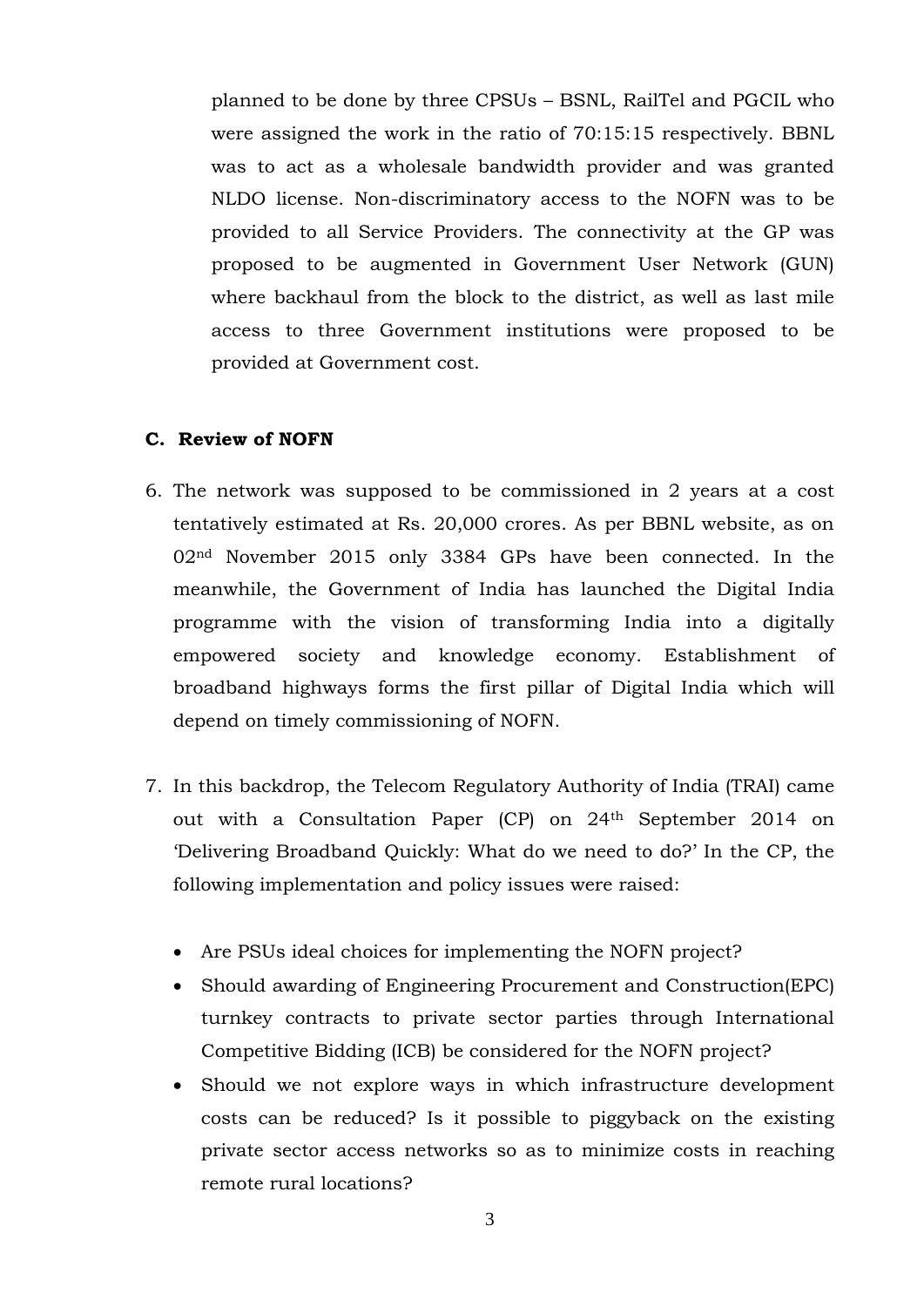- What can the private sector do to reduce delivery costs?
- 8. The Authority in its Recommendations on 'Delivering Broadband Quickly: What do we need to do?' dated 17th April, 2015 covered various aspects on delivery of broadband. The specific action points with respect to NOFN project are as follows:
	- *Institutional change: The multi-layered structure for decision-making is just not suitable for a project that needs to be executed in mission mode. The structure needs immediate overhaul. Quarterly timelines should be prescribed for each milestone to ensure timely corrective measures. It is also imperative to set up a monitoring mechanism for each stage of the project so that the outcomes are quantitatively measured after completion of each milestone. Stakeholders should be co-opted both for execution and most definitely for monitoring. In any event, full and transparent public disclosure of monitoring outcomes must be mandated.*
	- *The bandwidth equipment for network planning needs to be reassessed considering GP population and other relevant factors.*
	- *BBNL needs to be professionally managed. The Delhi Metro Rail Corporation (DMRC) model is worthy of emulation.*
	- *Project implementation on Centre State Public-Private Partnership (CSPPP) mode by involving State Governments and the private sector.*
	- *To ensure redundancy and reliability, network planning would consider ring architecture for Districts in the first stage followed by Block rings and GP rings at subsequent stages.*
	- *The sizing of Optical Fibre i.e. 24/48/96 core needs to be finalized based on requirement and carrying out a cost-benefit analysis.*
	- *Award of EPC (turnkey) contracts by BBNL to private parties through international competitive bidding needs to be planned. Such contracts can be given region-wise with clear requirements for interconnection*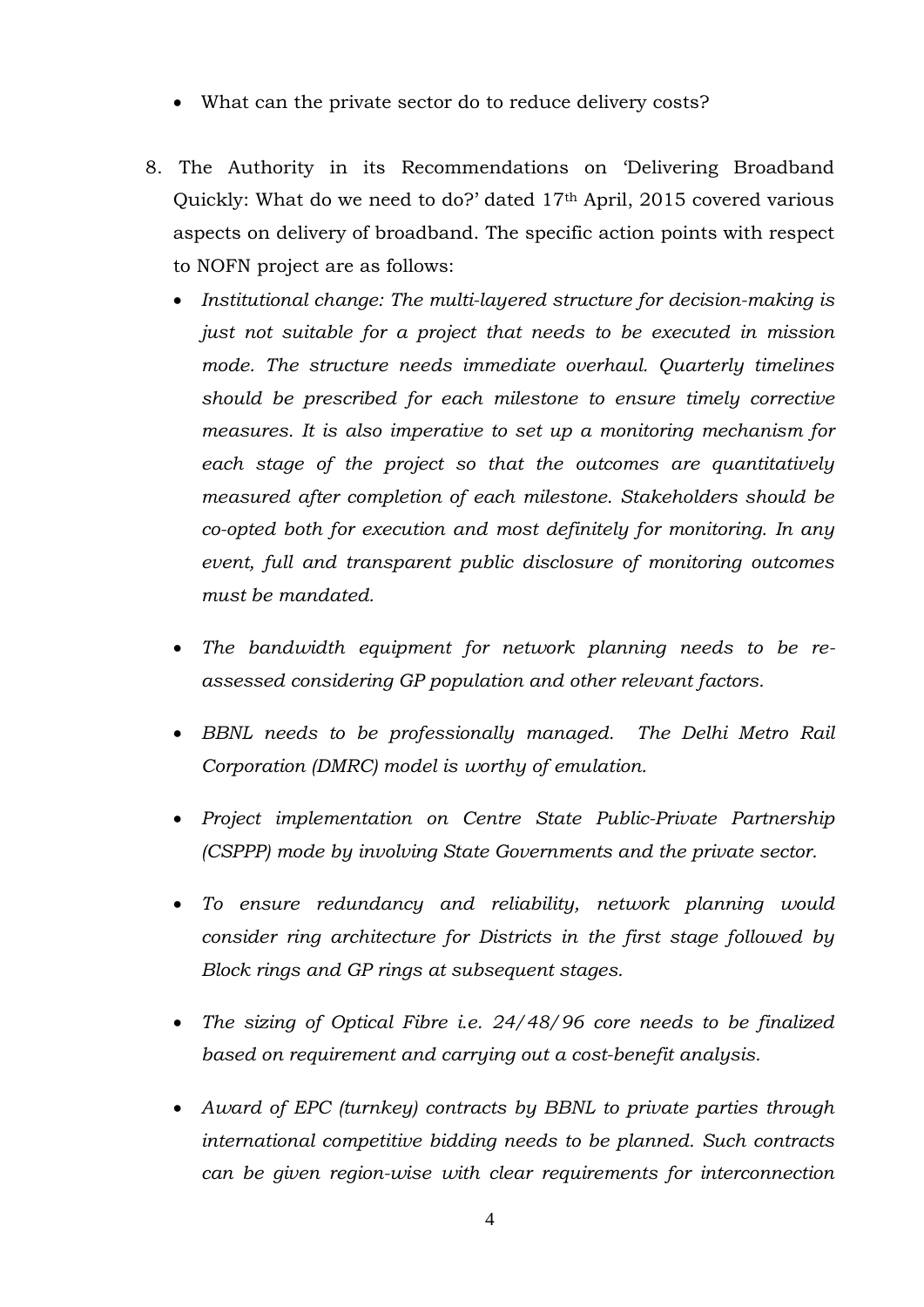with other networks, as well as infrastructure sharing with other *operators who would like to utilize this network. A commercial model around this will need to be suitably deployed.*

- *NOFN involves laying of incremental OFC only (as indicated in green below). However, at various places, the problem of existing OFC (as indicated in red below) being in an unusable condition is being encountered which renders the OFC being laid of no use. Therefore, there is a need to cater for connecting the NOFN OFC directly to the PoP at District level in such cases.*
- 9. DoT vide its notification dated January 14, 2015 constituted a Committee to review the strategy and approach towards speedy implementation of NOFN. The 'Report of the Committee on National Optical Fibre Network (NOFN)' is available on the DoT's website.

#### **D. Structure of the Consultation Paper**

10. The objective of this Consultation Paper (CP) is to discuss strategies to find best model for implementation of BharatNet. The CP is divided into 4 Chapters. This Chapter gives the introduction and background on NOFN. Chapter 2 lists the summary of various implementation models suggested in the 'Report of the Committee on National Optical Fibre Network (NOFN)'. Chapter 3 discusses an alternative implementation strategy (BOOT Model) for implementation. Chapter 4 lists out the issues for consultation.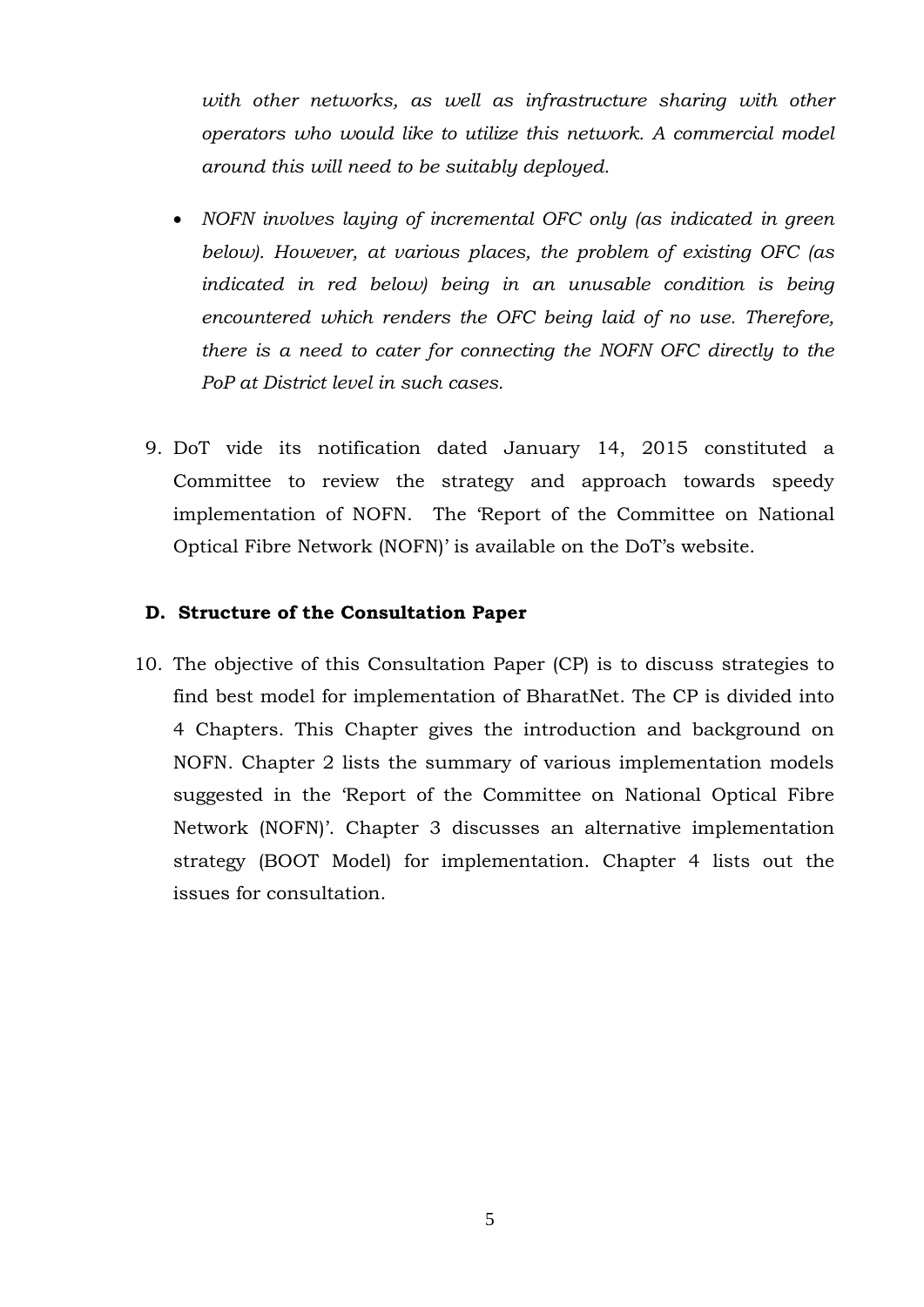## **CHAPTER - II**

# **BharatNet-CPSU, State and Private-Led Implementation Models**

#### **A. The Broadband Plan**

- 1. National Telecom Policy (NTP) 2012 has one of the goals as *Broadband on Demand.* It envisages leveraging telecom infrastructure to enable all citizens and businesses, both in rural and urban areas, to participate in the Internet and web economy thereby ensuring equitable and inclusive development. It provides the enabling framework for enhancing India's competitiveness in all spheres of the economy.
- 2. The larger vision of NOFN was to improve the broadband ecosystem and promote rural broadband penetration to foster overall socioeconomic development. The NOFN project and its reviewed implementation in terms of BharatNet generically can be termed as the National Broadband Plan (NBP) to expand the footprint of broadband networks nationally.
- 3. According to a research conducted by Broadband Commission<sup>1</sup>, the introduction or adoption of a broadband plan is associated with a 2.5 per cent higher fixed broadband penetration and 7.4 per cent higher mobile broadband penetration per year on an average. As per the State of Broadband 2015 Report<sup>2</sup>, the number of countries with National Broadband Plans stands at 148 (refer figure below).

 $\overline{a}$ 

<sup>1</sup> ITU and UNESCO set up the [Broadband Commission for Digital Development](http://www.broadbandcommission.org/) to meet the [Millennium](http://www.un.org/millenniumgoals/)  [Development Goals \(MDGs\)](http://www.un.org/millenniumgoals/)

<sup>&</sup>lt;sup>2</sup>. State of the Broadband Report – 2015 by Broadband Commission, ITU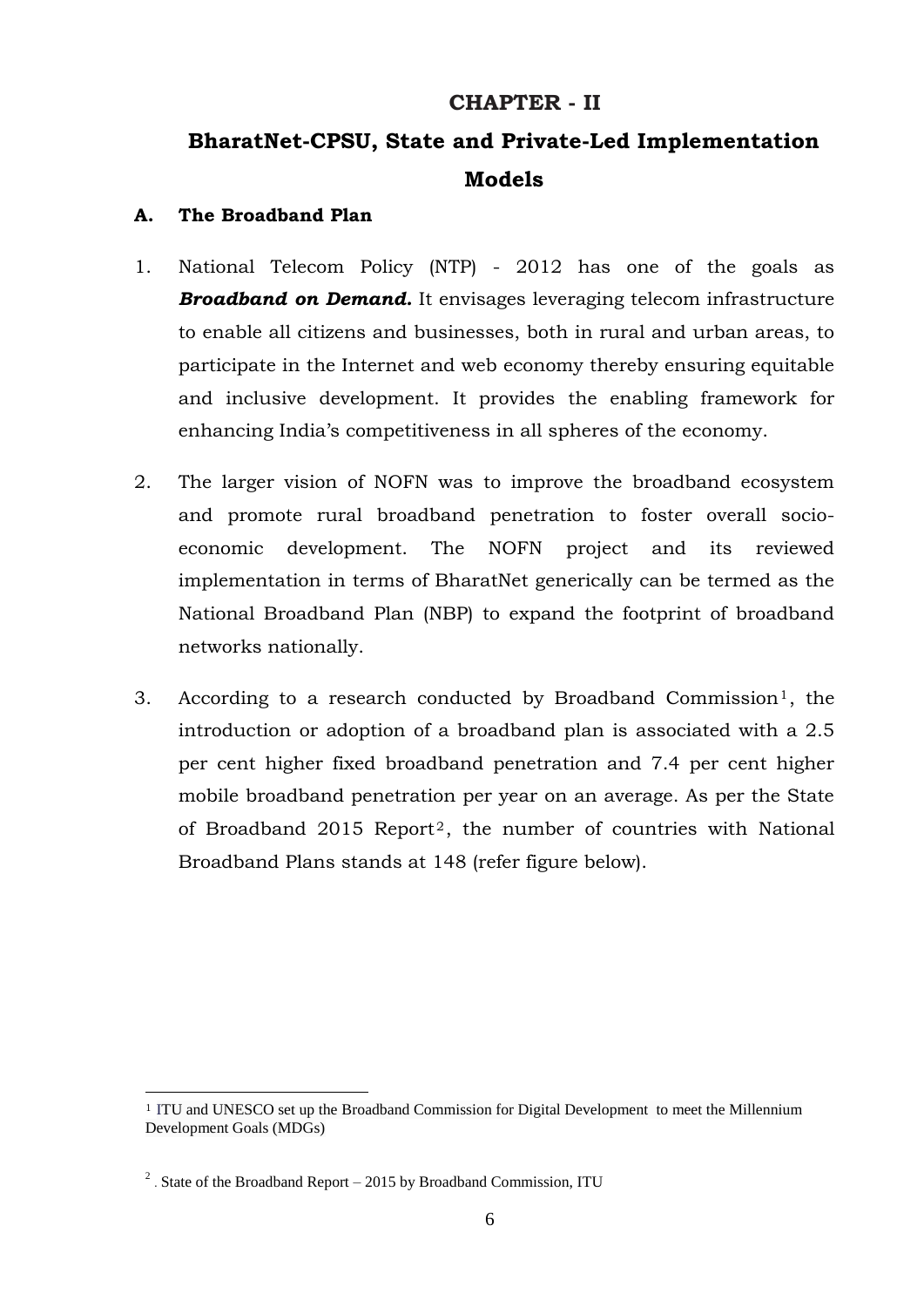

**Figure 1: Policy Leadership in National Broadband Plans**

- 4. In formulating its broadband plan, each country has to take into account overall national priorities, the socio-economic climate and geography, as well as levels of broadband awareness among key stakeholders (such as Government agencies, business and community leaders and the public).
- 5. According to an International Telecommunication Union (ITU) Report3, with the ever-escalating global demand for rapid and easy access to data, information and applications and the growing evidence of the economic and social benefits generated by broadband access and services, Universal Service Obligation Fund (USOF) is seen today as means to ensure that the majority of the population has access to affordable high-speed broadband-based services. In order to achieve this, it is important to put in place sound and clear framework of policies and strategies governing the implementation and operation of USOF and the digital agenda of the Government as a whole
- 6. According to a research by  $ITU<sup>4</sup>$ , a good broadband plan should:

 $\overline{a}$ <sup>3</sup> ITU (2013), USF and Digital Inclusion for all

<sup>&</sup>lt;sup>4</sup> ITU/CISCO (2013), "Planning for Progress: Why National Broadband Plans Matter"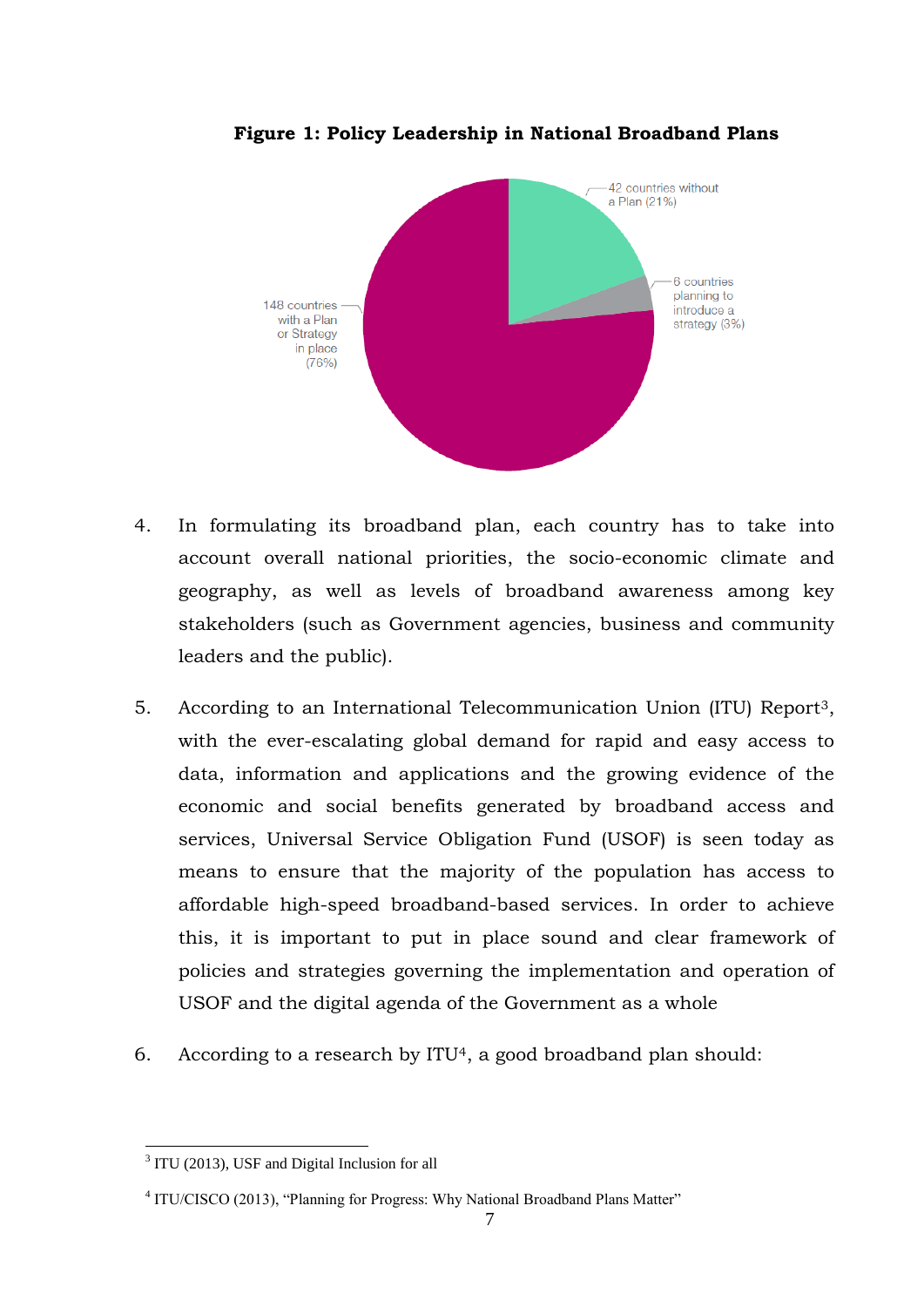- Make the case for Broadband (BB) specific to the needs and economic structure of the country, based on thorough contextual market analysis and benchmarking;
- Escape 'Silo Thinking' and apply across a range of different sectors.
- Be engaged in consultation with a broad range of stakeholders. To ensure effective implementation, there should be a coordinating agency responsible for implementing the plan overall, in conjunction with other involved bodies.
- Consider the vital issue of enforceability/execution: Who is responsible for executing the plan? Who will monitor progress? How will implementation be funded?
- Keep in view both demand and supply side considerations. This may mean supporting the development of human skills, literacy and demand among, for example, schools and small and medium enterprises (SMEs), as well as taking into account the role of Government in driving demands.
- Have targets scheduled for a time period of about 3-5 years; targets with longer time horizons are elusive in a fast-changing industry.
- Be broadly technology neutral. Plans should have no major implications in terms of favouring specific technologies.
- Contain detailed measurable goals and strategies to allow evaluation of progress. Plans may also often contain consideration of 'special interest groups' such as schools, hospitals, universities, diverse languages and access by people with specific needs.
- Address related legislation e.g. privacy and data protection, security and digital signatures, right of way, interoperability.
- Strike a balance between high-level strategic direction and detail. Plans should allow implementing agencies some flexibility in how they should go about implementation.

## **B. General Approaches to Promoting Broadband**

7. National Broadband Plan is an important mechanism for Governments to set the vision and strategy of how technology can move their country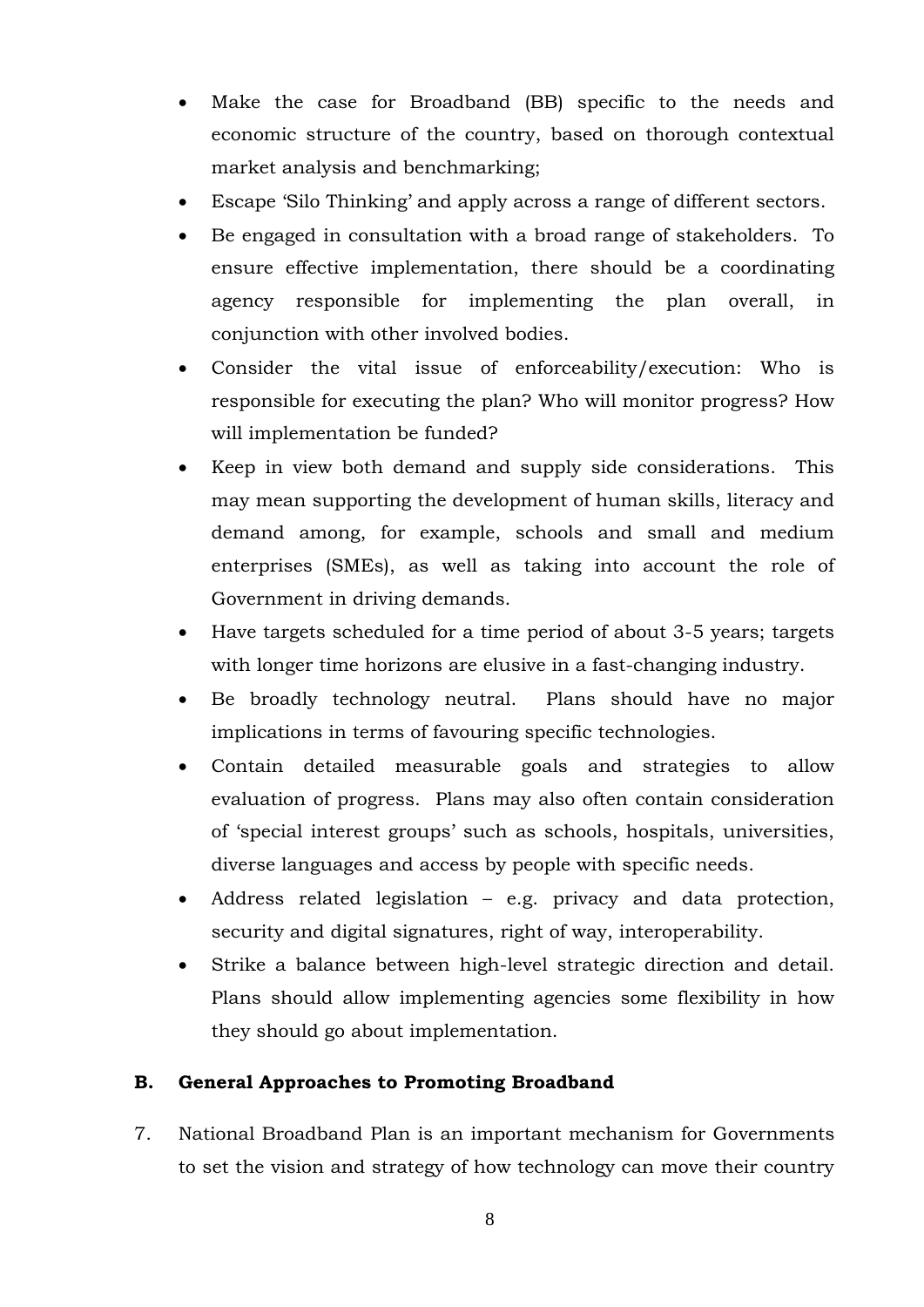forward. Among ICTs, broadband adoption has demonstrated the greatest impact on GDP growth and the use of broadband at the individual level has changed our lives in a myriad ways. By prioritizing broadband and setting targets such as adoption, speed and quality, and identifying the critical policy measures to be implemented, Governments signal not only their intention to create a dynamic environment where broadband can grow, but also their commitment to serve their constituents. The general elements that Governments should be aware of as policies and strategies are mentioned below:

#### **B.1 Establish Specific Plans and Policies**

- 8. Based on an evaluation of the supply and demand challenges that exist in a country, the first step is to develop specific policies and strategies to address those challenges. This entails setting concrete, measurable objectives for improving the supply of broadband through infrastructure build-out as well as promoting demand for various services and applications. Setting specific plans or policies provide a clear sense of direction that will encourage investment as well as provide a blueprint for long-term action.
- 9. A good plan should aim to promote efficiency and equity, and help to support the social and economic goals of the country. It starts with a clear vision of what broadband development should be and contain well-articulated goals that can be used to develop specific strategies to achieve success. Such framework include definition of broadband, service goals (including national and rural coverage), transmission capacity required at various nodes, service quality, and demand-side issues such as need for imparting education and skills development. The government of the Republic of Korea, for example, was one of the early broadband leaders. It has developed six plans since the mid-1980s that have helped to shape broadband policy in the country. The Korea example shows that policy approaches can effectively move beyond network rollout and include research, manufacturing promotion, user awareness, and digital literacy. It also highlights the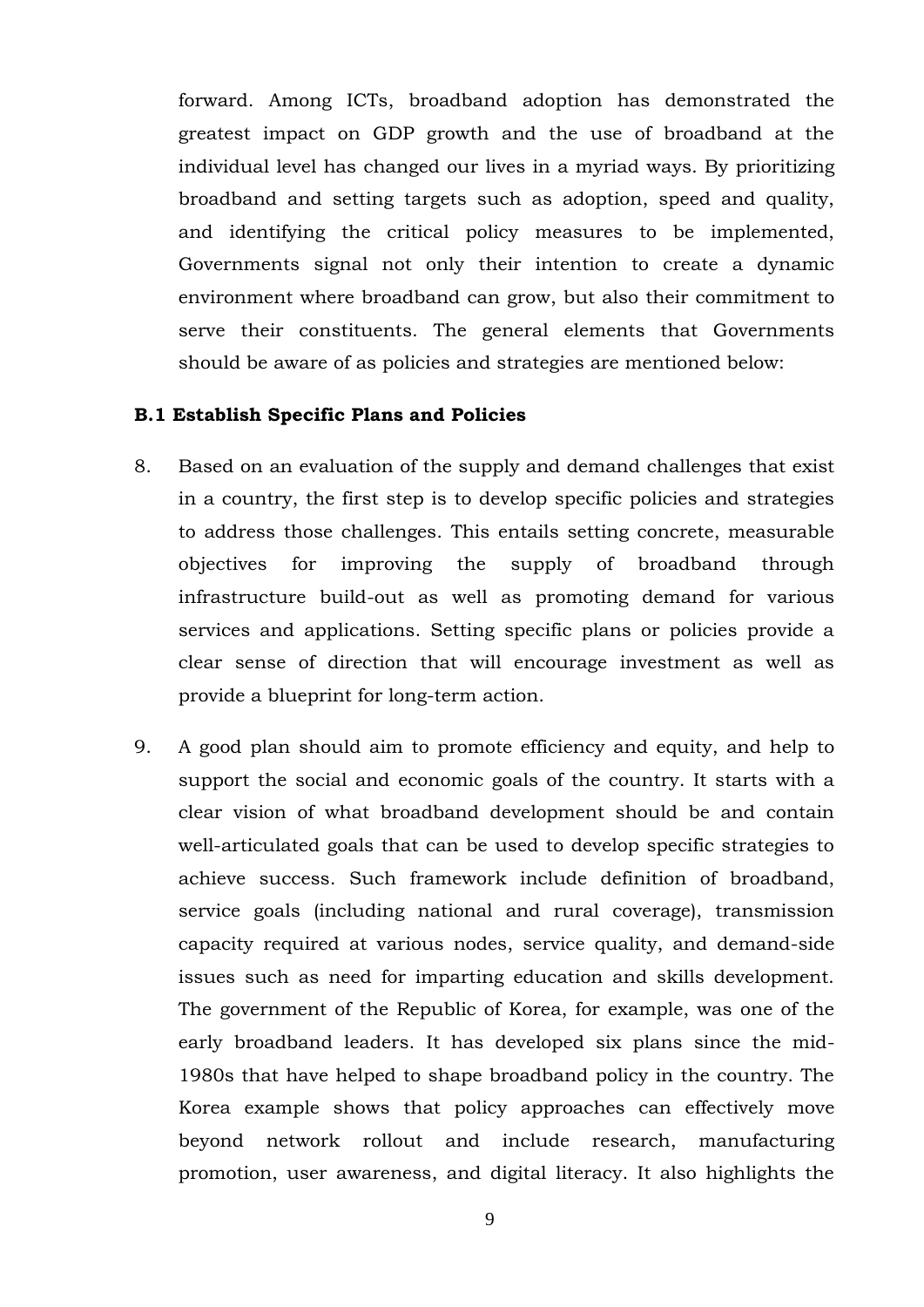possibilities for sector growth based on long-term interventions focused predominantly on opportunity generation rather than on direct public investment.

#### **B.2 Input from Stakeholders on Plans and Policies**

10. The development of broadband plans should involve the participation of all relevant stakeholders, both public and private. As such, Governments should provide for a public consultation process that allows ample opportunities to all stakeholders like private sector, and citizen to give their inputs. Given the complexity, varied issues, and importance of broadband, these transparent discussions are an important part of bringing stakeholders to the table in an open, objective, and neutral manner so as to maximize cooperation between the public and private sectors. Such an approach will make it much easier for all parties, but particularly ordinary citizens, to learn about and comment on the issues being considered. A variety of mechanisms can be used to foster stakeholders input—presentation of filings by stakeholders, workshops, hearings, and inputs rendered through an online comment mechanism on a regulatory website or blog.

#### **B.3 In-Built Incentive Approach**

11. Building infrastructure at the national scale requires the implementation to be monitored closely to ensure that the quality of the work is not compromised. Monitoring therefore should be an integral part of broadband plans and strategies – providing an information base for the initial development of plans and strategies as well as for checking the progress of particular policies and programmes, and take reassessment of priorities and strategies. Performance monitoring helps to ensure that targets, costs, benefits and outcomes of projects are measured and programmes are well managed and mid-course corrections are administered if and when needed.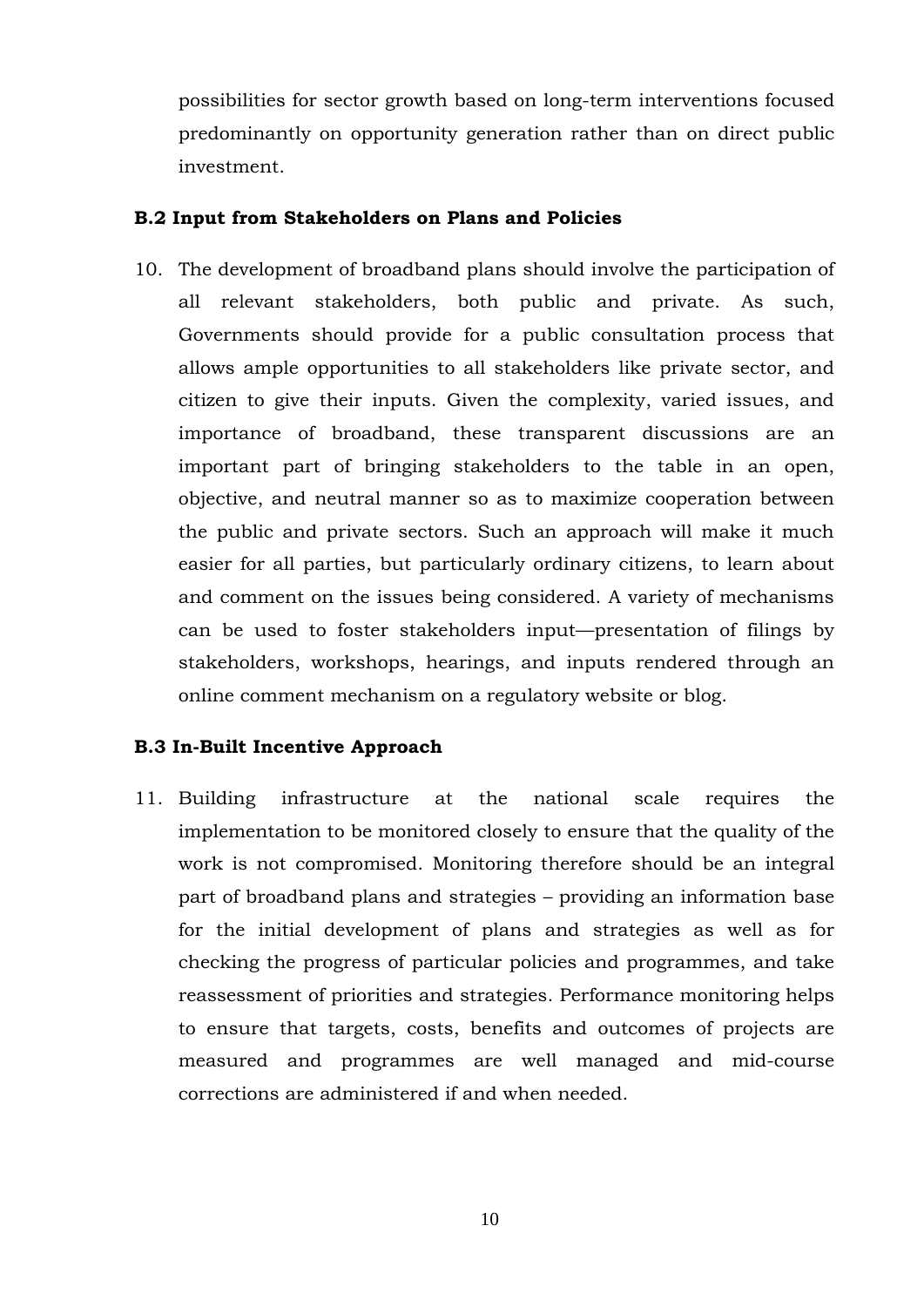12. As per a Deloitte report on National Broadband Plans <sup>5</sup> inbuilt incentives serve the purpose to limit monitoring otherwise this would reflect a '**thick**' governance model. A '**thick**' model risks slowing down decision making and can lead to programme delay, cost over-run and reputational damage to all parties. As per the report, Governments are starting to adopt a '**thin'** oversight model with contractual responsibility for managing delivery being passed to 'Delivery Integration Partners (DIPs)'. This model requires the DIPs to take on a significant degree of risk on behalf of the State with often limited leverage over the wider group of delivery partners. This approach is therefore often likely to require adoption of an incentive- based approach for the DIP in the commercial model, which itself requires appropriate political support. In the UK, this approach is increasingly being adopted in several national communications and infrastructure projects, with incentives being established for DIPs to achieve key milestones including infrastructure coverage and timely network delivery.

## **B.4 Recognize that Implementation of the Plan will take Time and Persistence**

13. In many cases, the success of programmes that have increased broadband adoption has simply been the result of longevity. Some countries prioritized broadband in the 1990s or early 2000s and have been promoting broadband for quite a number of years. Sustained, focused efforts with continual updates over a number of years contribute to the long-term success of any broadband strategy. Conversely, seeking a "one-shot" solution that can be achieved with minimal time and resources is not likely to produce the best long-term outcome.

 $\overline{a}$ 

<sup>5</sup> Deloitte National Broadband Plans – Realising the benefits through better governance - 2014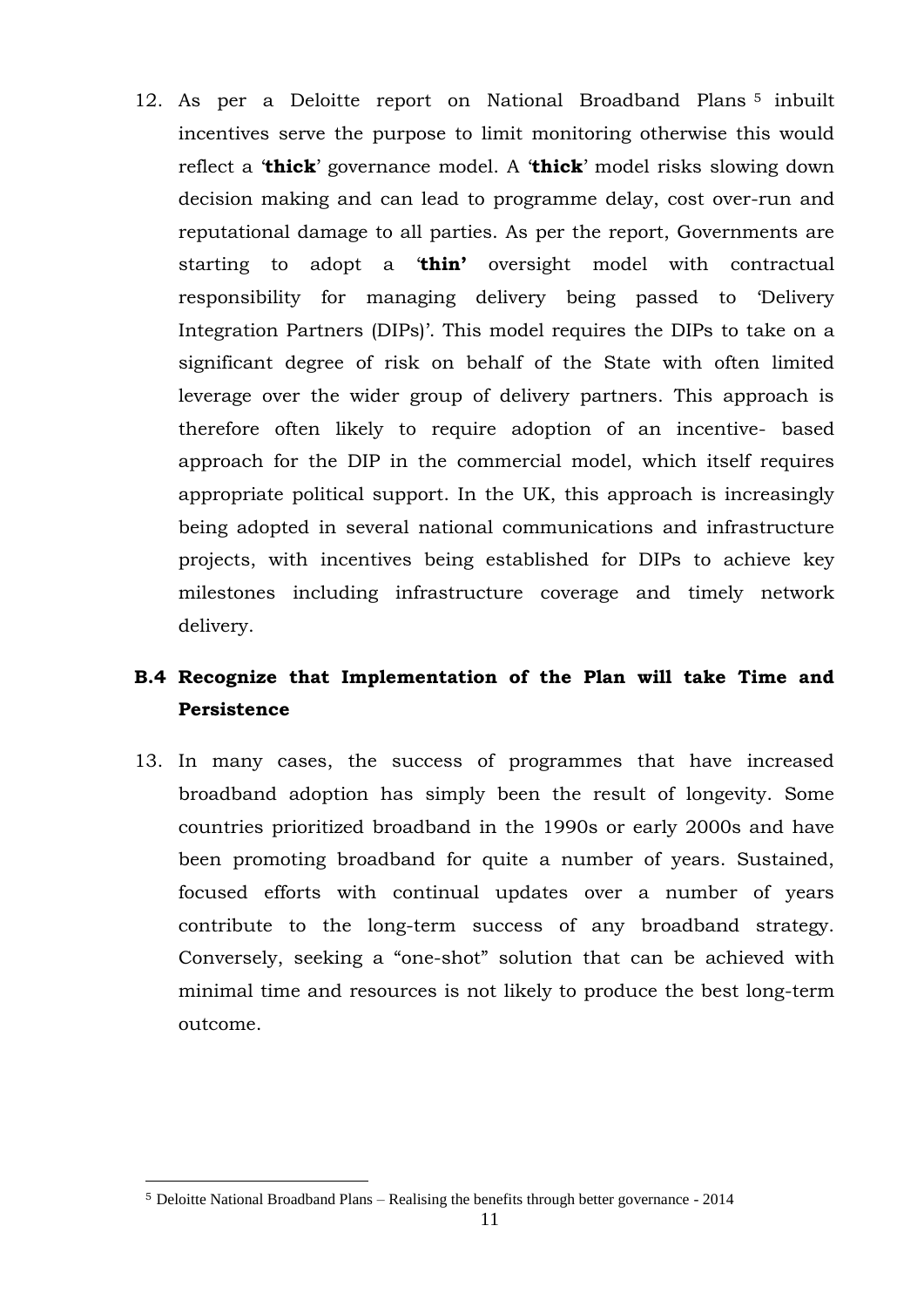### **B.5 Develop Policies for Both Sides: Supply and Demand**

14. While supply-side policies focus on promoting the build-out of the network infrastructure over which broadband applications and services can be delivered, the main goal of demand-side policies is to enhance the awareness and adoption of broadband services so that more people will make use of them.



## **Figure 2: Framework for Government Intervention to Facilitate Broadband Development**

15. In its recommendations dated 17th April 2015, the Authority had mentioned that the oft challenged law of markets in classical economics i.e. the French economist J.B Say's Law which states that **'production**  is the source of demand' i.e. supply creates its own demand is fundamentally flawed in case of broadband services. Technological progress in general and Information and Communication Technologies (ICT) progress in particular is providing society with new ways of completing the same tasks with less cost and effort. This is enabling the reallocation of resources to other, more productive uses. But the impact of ICT can go beyond simply improving production efficiency.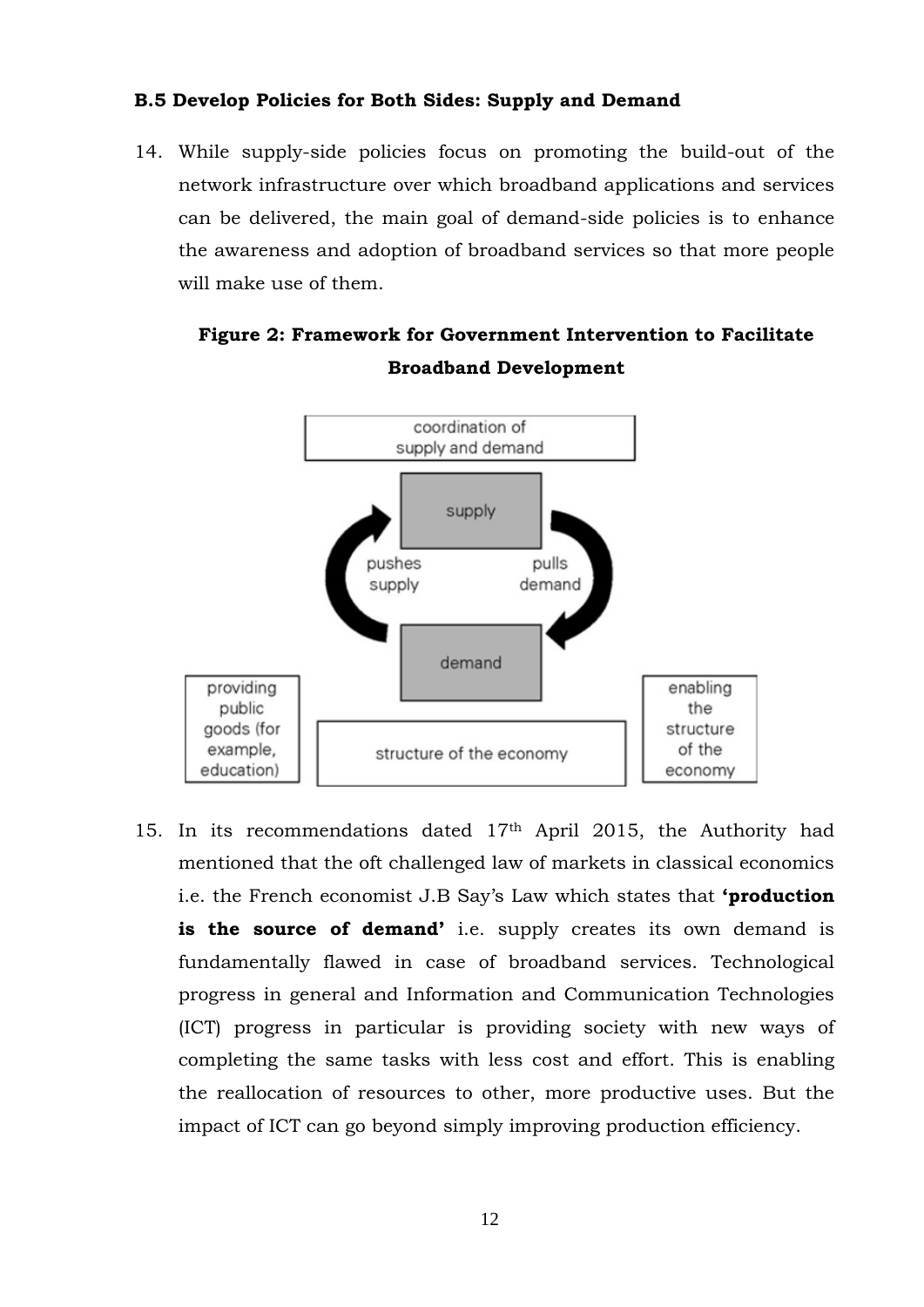16. Maximizing the impact of National Broadband Plans, requires involvement of multiple stakeholders across both the demand and supply sides. In other words, the traditional '**build-it they-will-come**' approach to National Broadband Plans is not sufficient to achieve the long term socio-economic impact of ICT because such an objective requires a successful take-up of the new technologies to drive change in the economy.

#### **B.6 Access to Infrastructure**

17. Network operators and service providers wishing to enter the downstream market (that is, building access networks and offering services to customers) must either build their own backbone network or access the network of another operator. The terms under which operators can obtain access to the backbone networks of other operators will have a significant impact on the success of their business and will influence whether effective competition in the downstream market develops. At the same time, the demand created by these downstream operators will affect the financial viability of the backbone networks, since they are the entities that generate traffic and revenues on those networks. Thus, by promoting effective competition in the downstream market, governments will help to stimulate backbone network development. In addition, maintenance of the backbone networks so created will have to be ensured.

#### **B.7 Encourage and Attract Private Sector Investment**

18. It is generally accepted that the private sector should be the primary driver of broadband development in most cases. Particularly when Government resources are limited, sufficient public money may not be available for broadband infrastructure spending. Consequently, policy makers and regulators must consider how best to attract and encourage private sector involvement and investment in broadband. This, in turn, will require Governments to conduct an honest evaluation of the extent to which their country represents—or can be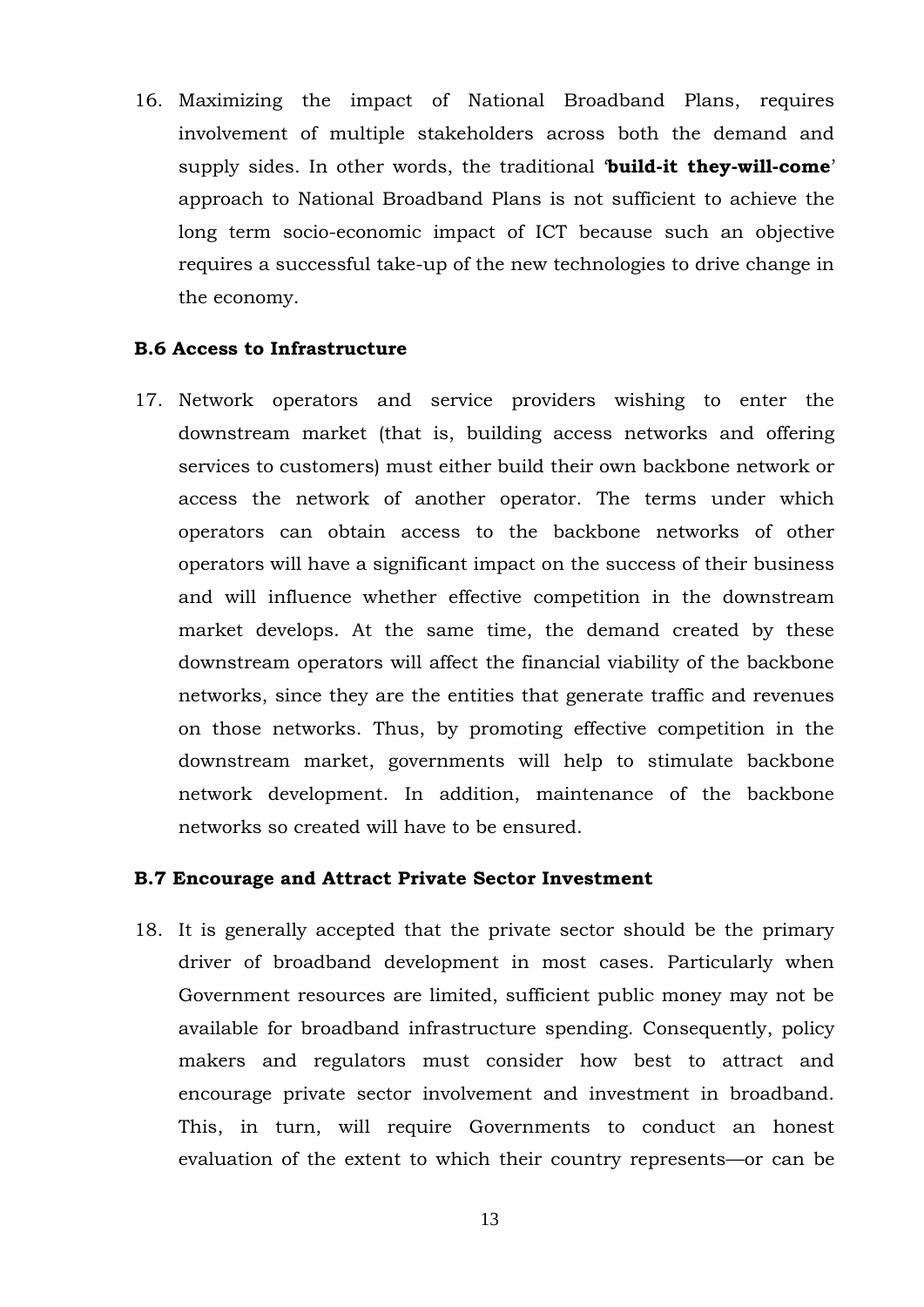made into—a profitable market opportunity for private sector investors and operators.

#### **C. BharatNet Implementation Strategy**

- 19. The "Report on National Optical Fibre Network (NOFN)" is available at [http://www.dot.gov.in/reports-statistics/report-committee-nofn.](http://www.dot.gov.in/reports-statistics/report-committee-nofn) The report envisages a multiple model approach that spreads risks and builds on available capacities would be the most appropriate way of working out an implementation strategy. The three models suggested are:
	- (a) CPSU-led
	- (b) State Government-led
	- (c) Private sector-led (EPC/Consortia)
- 20. The summary of implementation model as suggested in the Committee report, their advantages and risks are as follows :

#### **C.1 CPSU-Led Model**

- 21. The CPSU would be required to complete the entire network segment on a turnkey basis. Post commissioning of the network, necessary monitoring operations would be carried out through a centralized Network Operation Centre (NOC) facility under the management and control of BBNL.
- 22. The choice of States for the CPSU-led model is based on three grounds:
	- (a) Where the private sector may either seek a premium on projected costs in the bidding process or be unwilling to implement the project due to the law & order situation in a State e.g. Chhattisgarh, Jharkhand, Jammu & Kashmir, Nagaland, Manipur.
	- (b) Where the geographical terrain requires alternatives to optical fibre media to be adopted across a significant part of the State or laying of aerial optical fibre using the electricity transmission infrastructure would need to be explored e.g.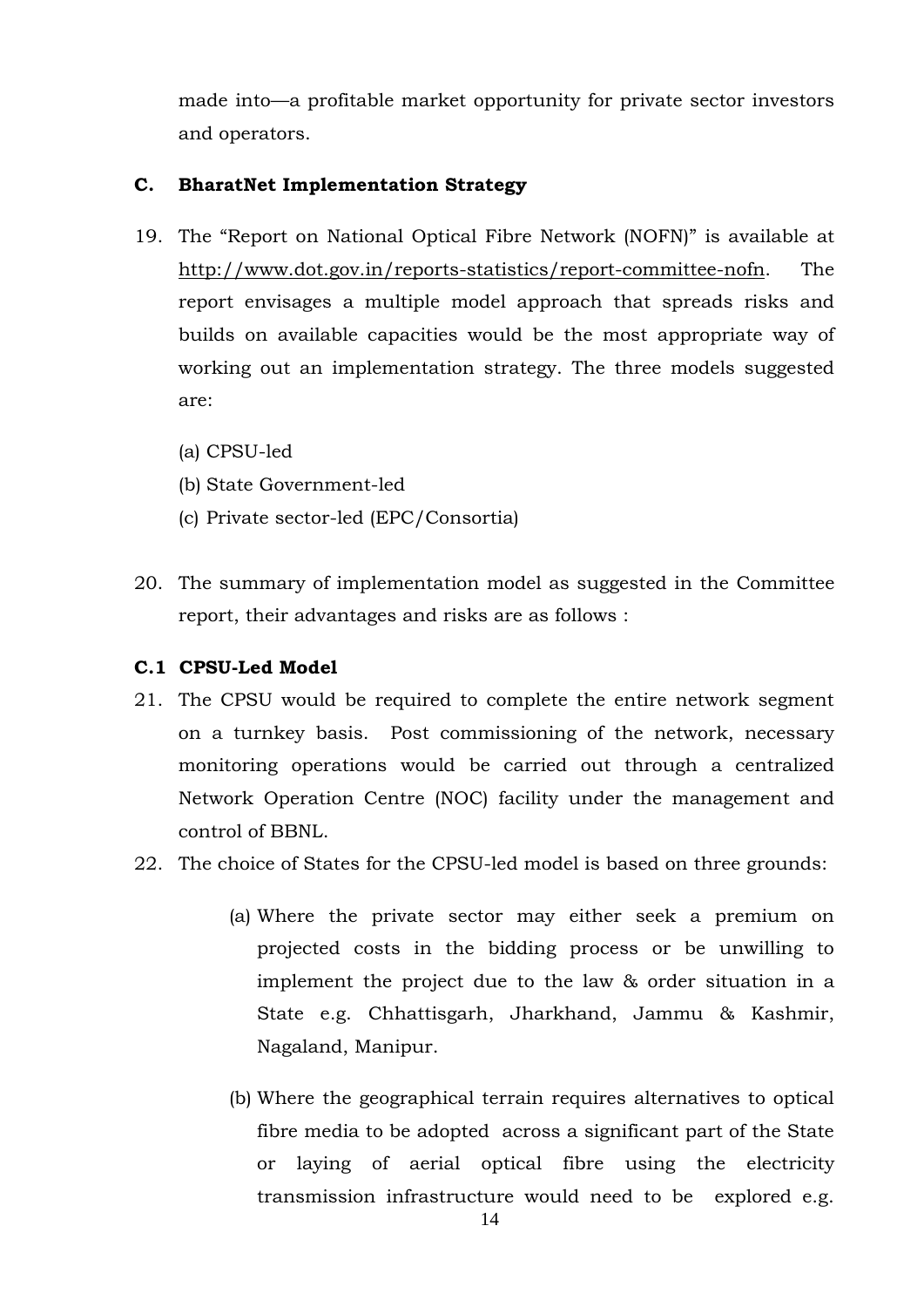Jammu & Kashmir, Himachal Pradesh, Uttarakhand, Arunachal Pradesh, Meghalaya, Mizoram, Tripura, Union Territories of Andaman & Nicobar Islands, Lakshadweep, Daman & Diu.

- (c) Where the CPSUs have completed a significant part of work in the State in Phase-I of the project currently under implementation e.g. Kerala, Karnataka, Haryana and Punjab.
- 23. The CPSU-led model is summarized in Figure 3:





#### 24. Advantages

- The indirect support of the State machinery to CPSUs would be useful in States where law & order issues are likely to inhibit project implementation if the private-sector model is adopted.
- CPSUs would be in a better position to handle deviations from the buried optical fibre architecture especially where radio or satellite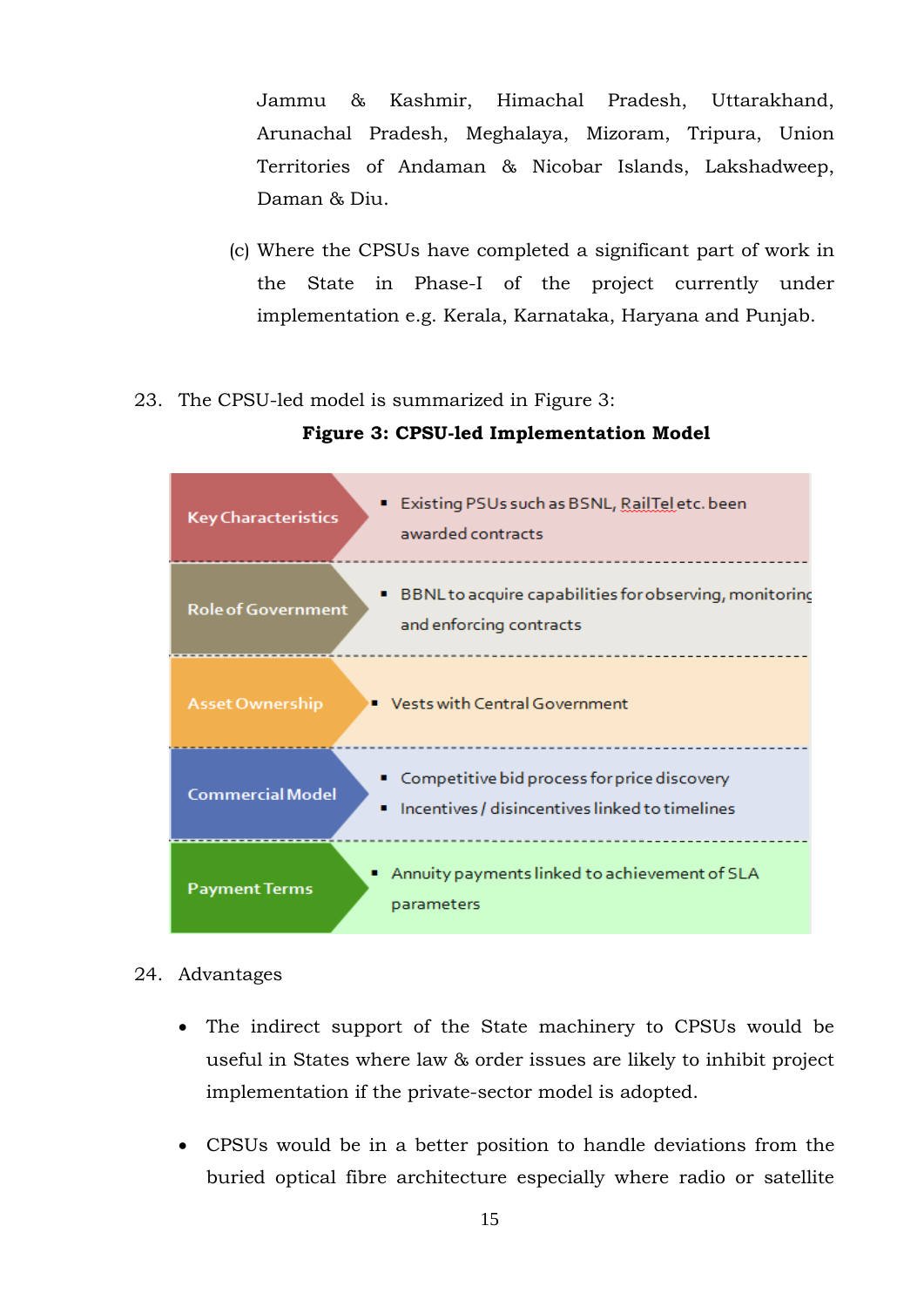media or aerial optical fibre riding on other infrastructure is to be attempted.

- The incentives and disincentives built into project structure and the linkage of performance in project commissioning as key indicator in performance evaluation of the CMD, Director-in-charge and the project head in-charge in the concerned State would bring necessary accountability and ownership in implementation, a factor missing in the present design.
- Since CPSUs have to necessarily comply with the requirements of competitive procurement and contracting process being a Stateentity, the risk of project cost escalation can be shifted away from the CPSU leaving the incentive structure clearly oriented to timely execution through better project management.
- 25. Risks
	- The failure of accountability mechanisms
	- Non-enforcement of the incentive structure

#### **C.2 State Government-Led Model**

- 26. In the State Government-led implementation model, the State Government shall design, customize according to its requirements, implement, commission, manage and operate the network. For the purpose the State Government shall create or assign a State Special Purpose Vehicle (SPV) for carrying out all project activities.
- 27. The State-led model is summarized in Figure 4: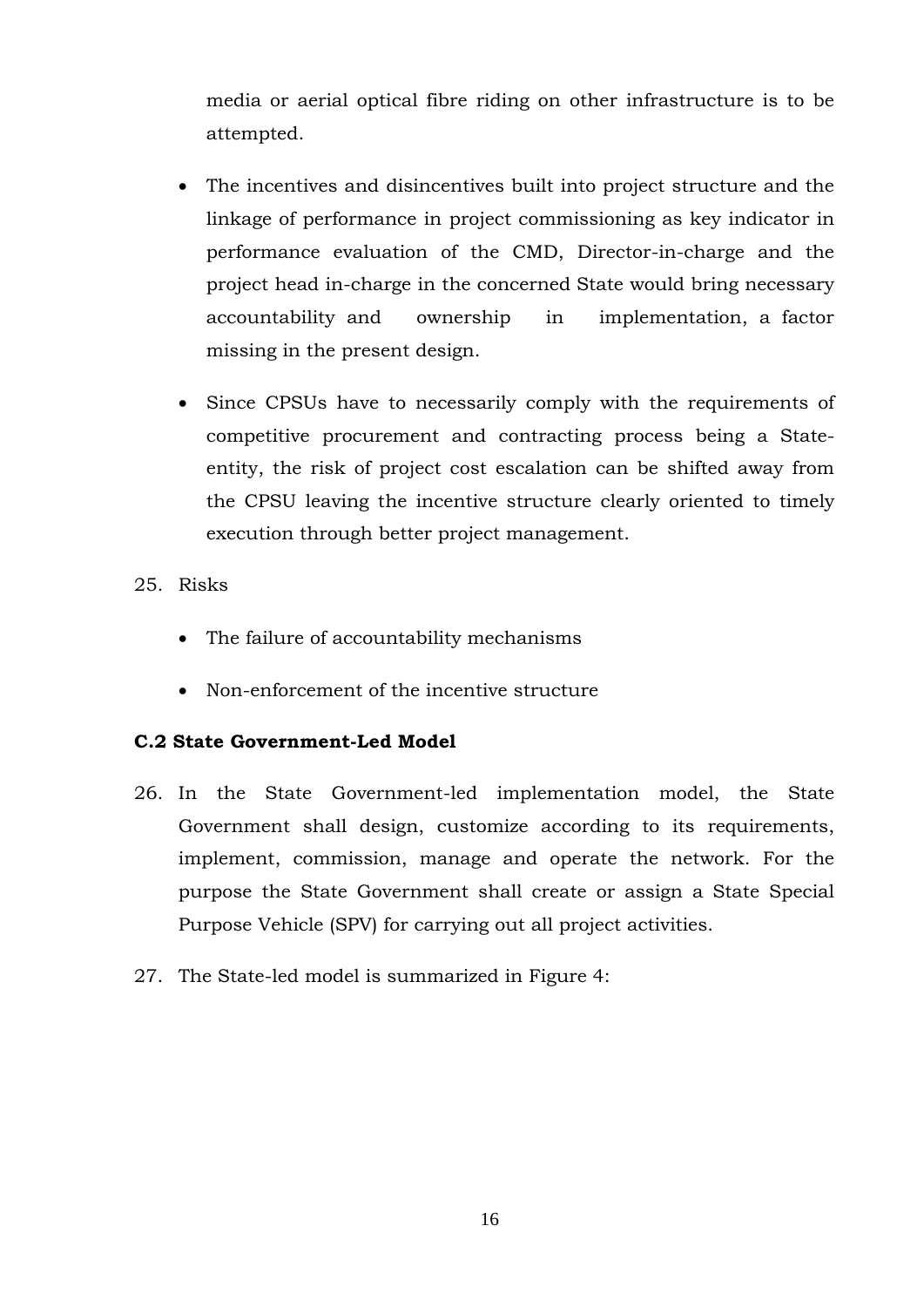| <b>Key Characteristics</b> | ■ States to establishing SPVs with equity participation<br>of Central Government to establish, operate and<br>maintain the project. |
|----------------------------|-------------------------------------------------------------------------------------------------------------------------------------|
| <b>Role of Government</b>  | ■ The Central Government through BBNL to retain<br>capabilities for monitoring the project and issuing<br>directions, if required   |
| <b>Asset Ownership</b>     | ■ Vests with SPV                                                                                                                    |
| <b>Commercial Model</b>    | ■ Same as CPSU model<br>■ If Revenue < Cost, Central Government funds O&M<br>else State SPV can retail additional revenues          |
| <b>Payment Terms</b>       | <b>Not mentioned</b>                                                                                                                |

## **Figure 4: State-led Implementation Model**

- 28. Advantages
	- State Governments are the principal carrier of Government services and incentivizing States in participation in the project may lead to better delivery of Government services.
	- Co-ordination with State Government agencies can be best managed by States leading to better project outcomes.
	- Multiple models managed by multiple interested stakeholders may lead to better project management and timely completion by leveraging project management resources available at the Statelevel.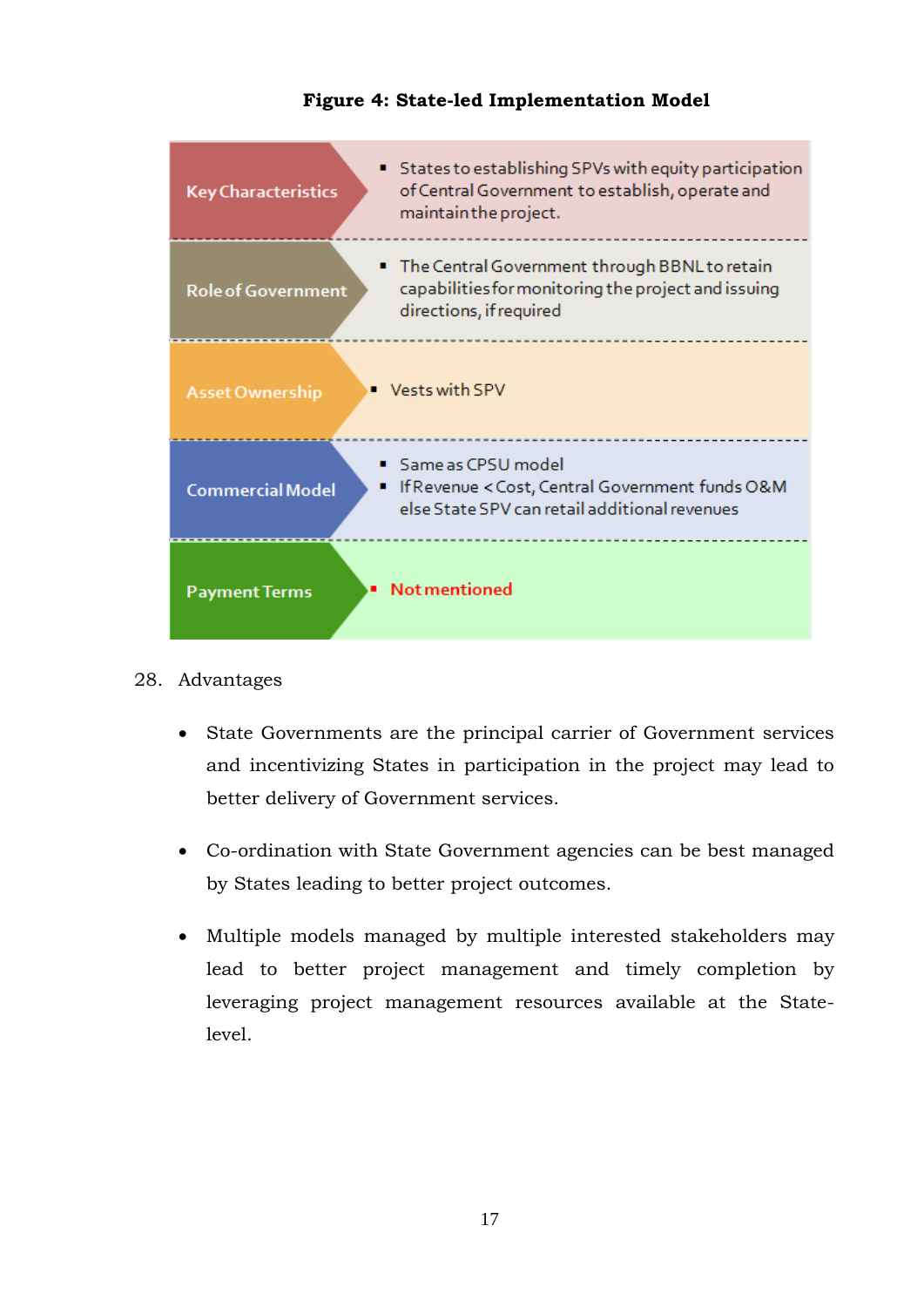- 29. Risk
	- Availability of project management capacities in the communication space so as to technically design and manage a project of the complexity envisioned.

#### **C.3 Private Sector-Led Model (EPC/Consortia)**

- 30. In the Private Sector-Led model bids will be invited from a consortium on a 'Build and Maintain' basis with the lead bidder for single window clearance. The consortium should include Engineering Procurement and Construction (EPC), Network Original Equipment Manufacturer (OEM) or System integrator and managed services provider.
- 31. The Private sector-led (EPC/Consortia) model is summarized in Figure5:

## **Figure 5: Private Sector-led (EPC/Consortia) Implementation Model**

| <b>Key Characteristics</b> | ■ EPC companies with manufacturers forming<br>consortia to establish, operate and maintain the<br>project.                                                                            |
|----------------------------|---------------------------------------------------------------------------------------------------------------------------------------------------------------------------------------|
| <b>Role of Government</b>  | BBNL to acquire capabilities for entering into,<br>observing, monitoring and enforcing contracts                                                                                      |
| <b>Asset Ownership</b>     | ■ Vests with Central Government                                                                                                                                                       |
| <b>Commercial Model</b>    | ■ Tenderfor reasonable number of GPs in single or<br>group of states on "Build & Maintain" basis<br>■ Capital expenditure for each package shall be fixed<br>and linked to milestones |
| <b>Payment Terms</b>       | Monthly payment of annuity linked to SLA<br>Incentive of revenue sharing if bandwidth utilisation<br>exceeds a threshold level                                                        |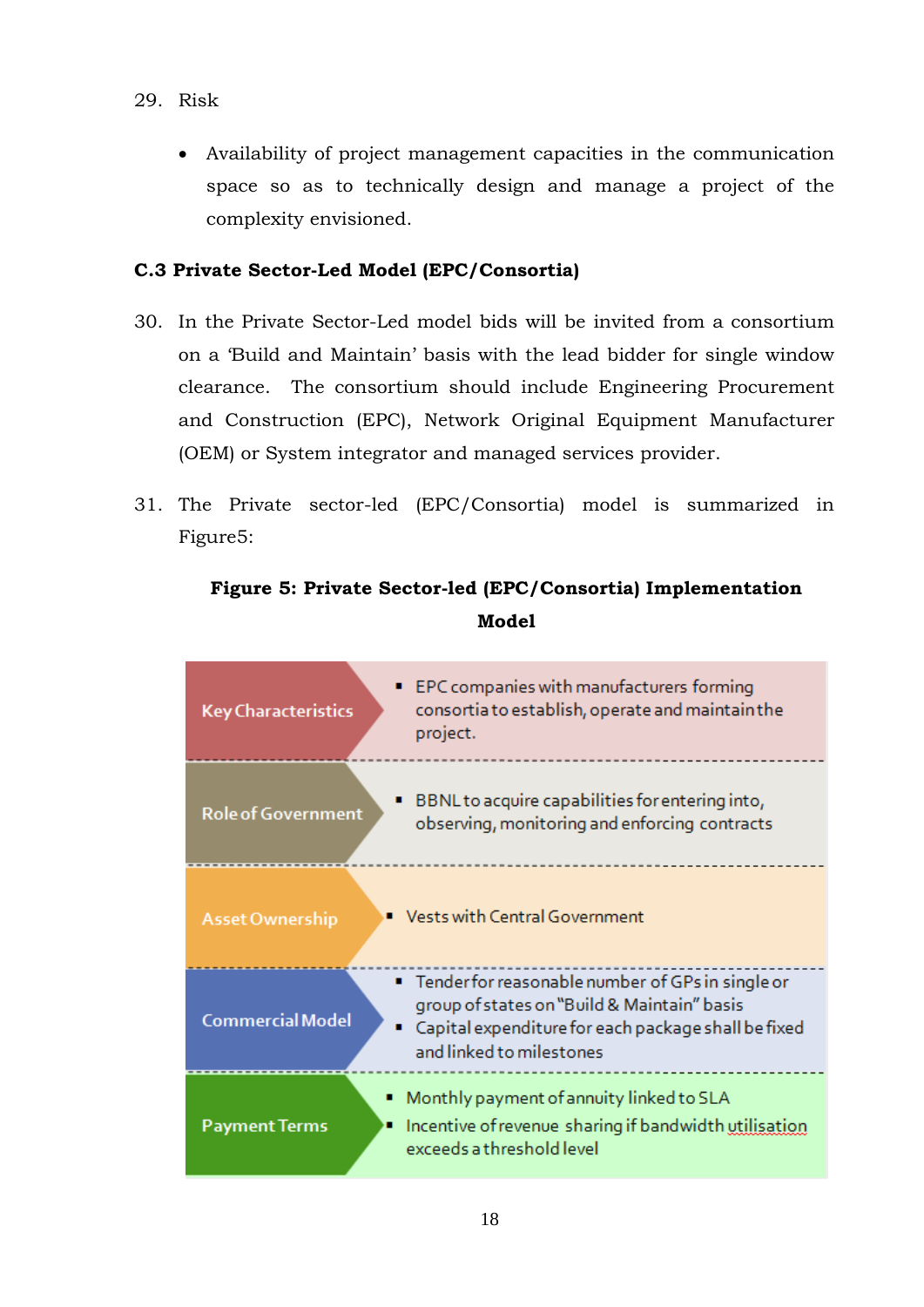### 32. Advantages

- The package approach optimizes network rollout by ensuring parallel execution across multiple packages through different Implementation Partners. This reduces risk by distributing the work across different packages. Further the success/failure of any package does not impinge upon the implementation of other packages.
- Fixed capex would provide the incentive for the Implementation Partner to optimize design architecture of the network to achieve the required Service Level Agreements (SLAs).
- Multiple packages would entail partnering with different Implementation Partners thus providing a platform to leverage the strength of the Private Industry.
- Since the package is structured on a turnkey basis, the complexities of managing dependencies across different agencies are handled by the Implementation Partner. This enables BBNL to concentrate on project monitoring, ensuring deliverables and enforcing SLAs.
- The bundling of Managed Services Portion as part of the package overcomes the problem of non-availability of resources within BBNL.

## 33. Risks

- Since multiple packages are proposed, it would involve capacity building in BBNL to manage, monitor and enforce several bid processes.
- While there are an adequate number of system integrators in industry, the success of this project would also hinge upon the willingness of companies to participate in the bidding process to ensure adequate competition.
- Since the network is proposed to be implemented through multiple packages, it is inevitable that the inventory supplied will vary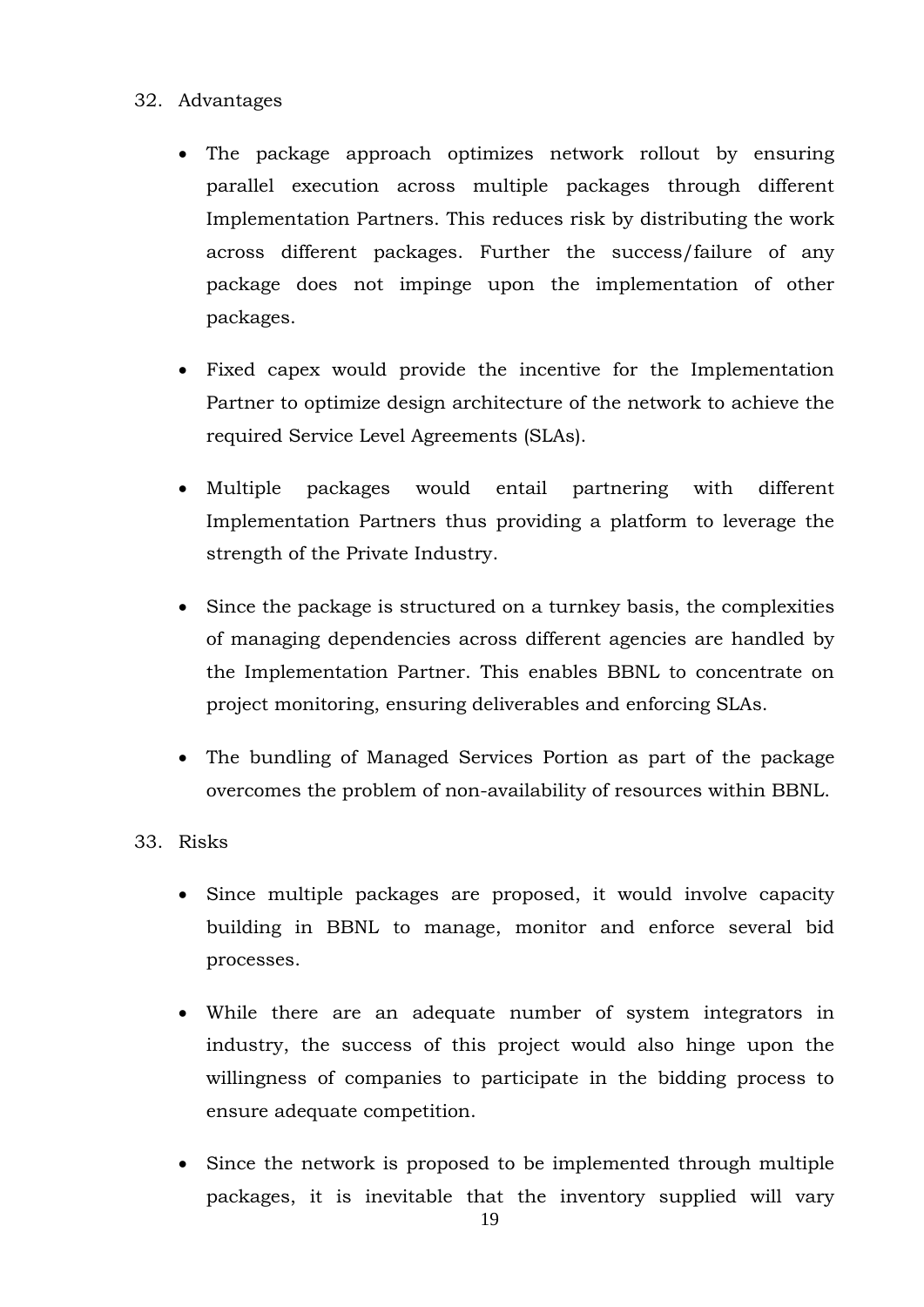significantly across each package. This adds complexity while provisioning through a centralized NOC.

- 34. Although the Committee while reviewing the NOFN project has recommended changes with respect to various aspects, views have been expressed that certain core issues remain unaddressed due to which the planned BharatNet appears to be an extension of NOFN project and the implementation risks associated with NOFN could continue and pose serious implementation hurdles to BharatNet. Multilayered structure, may be in limited manner, of NOFN has continued in the present suggested models. The need of the hour is to create scalable, commercially feasible business models considering both the criteria of speed and quality of implementation.
- 35. One view is that the proposed model in the report enunciate that Network is to be built/owned/operated by different parties and services on the network will be provided by some other TSP/MSO. Therefore there is no alignment of interest of the stakeholders in the execution of the whole project. The agency that is laying fibre has no incentive to complete the project in time. As there are too many external variables such as provisioning of RoW, the implementation entity may get easy and legitimate excuses for delaying the project. Further, the implementation entity is also neither providing the service directly nor marketing it. Therefore, it will not have any incentive to do quality construction which may lead to quality risk also. In addition close supervision/monitoring at large number of locations by a single agency or by subletting the monitoring is likely to pose a big challenge to the Government.
- 36. It appears that over-riding concern to curb unfair business practices and to discourage a monopolistic behaviour by the implementation entity could have led to recommendation wherein the Government has high-degree of control on the implementation of the project as well as the auction process. Generally, in public-sector projects the long-term needs of the citizens are prioritized over the commercial aims of private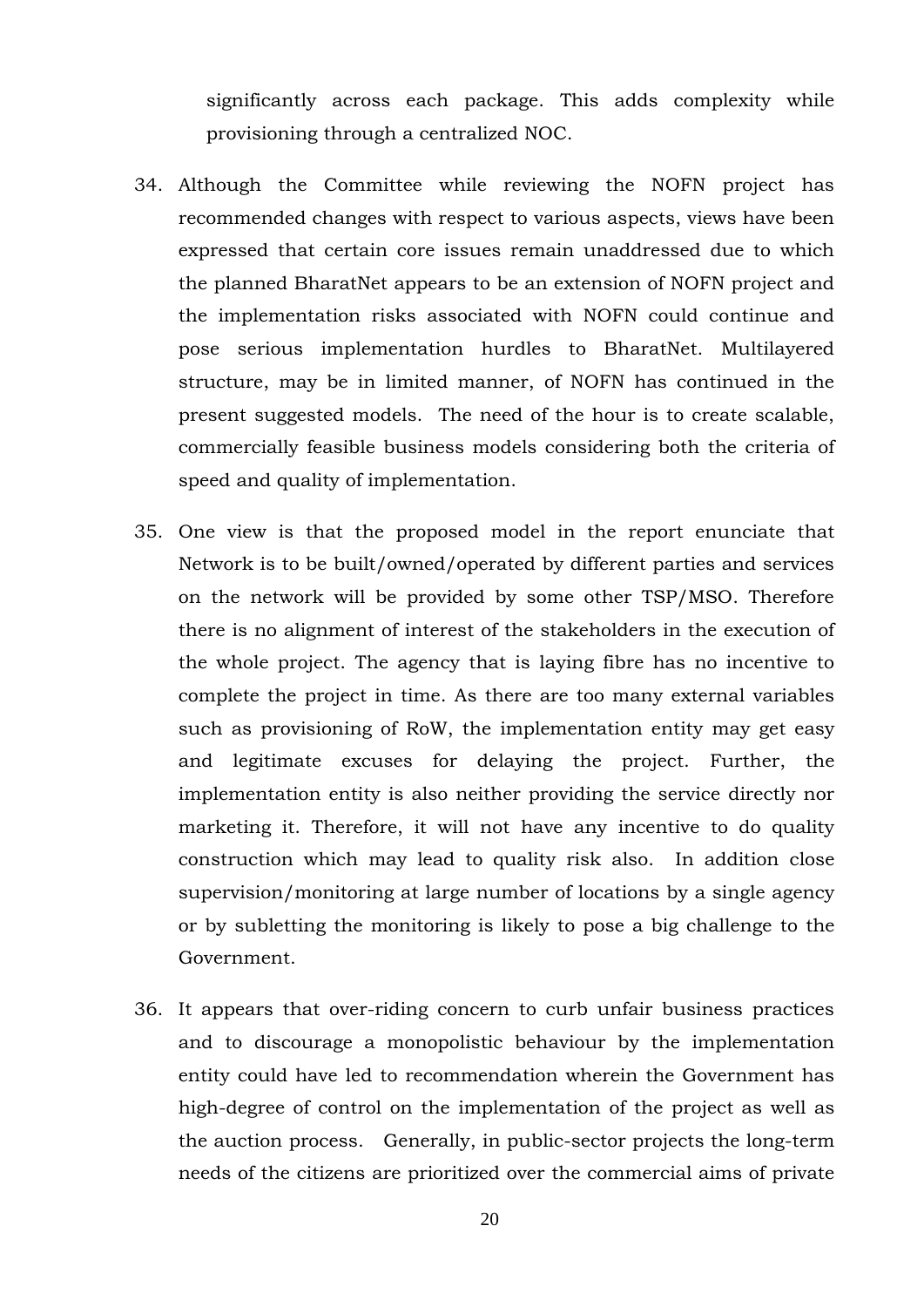partners, and for this reason Government tend to favour those models which give the public sector a greater degree of control over the operations of the project. However, these approaches may give rise to certain other risks in implementation of the project.

#### **Issues for Consultation**

- **Q.1 The** "**Report of the Committee on NOFN" has recommended three models and risks/advantages associated with these models. In your opinion what are the other challenges with these models?**
- **Q.2 Do you think that these three models along with implementation strategy as indicated in the report would be able to deliver the project within the costs and time-line as envisaged in the report? If not, please elucidate.**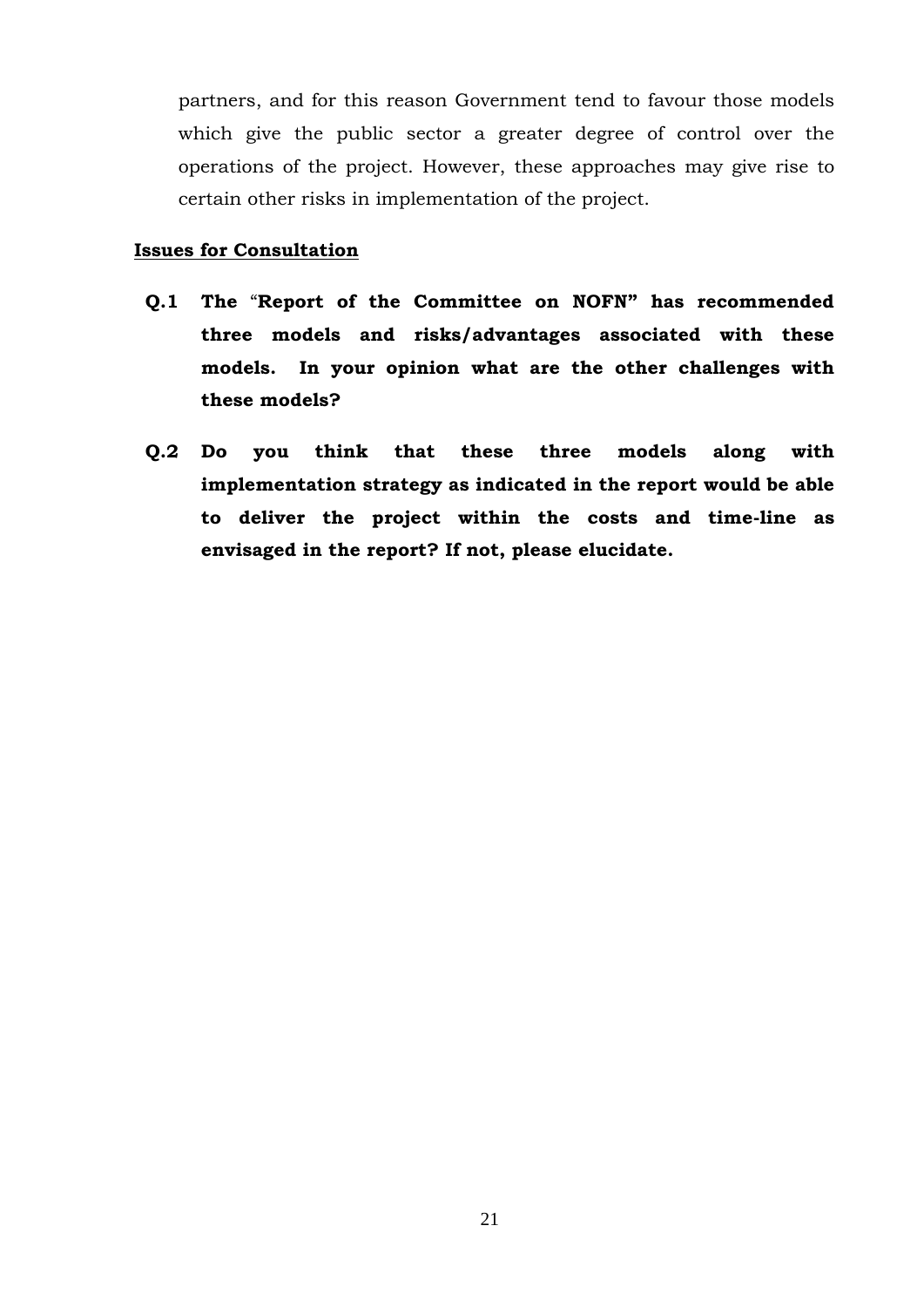### **CHAPTER – III**

## **BharatNet- BOOT Model**

#### **A. BOOT Model**

- 1. Build-Own-Operate-Transfer model is a form of concession in which a public authority makes an agreement with a private company (concessionaire) to Design, Build, Own and Operate a specific piece of an infrastructure such as a power plant, road, a bridge, a telecom network etc. along with the right to earn income from the facility for a pre-decided period of time (concession period approximately 15-25 years), and later transferring it back into public ownership.
- 2. The quest for efficiency in the cost and time as well as the reduction of burden on strained public resource has made PPP an attractive and viable model for building infrastructure for public use. In order to maximize scarce public resources, there is a need to look for alternative infrastructure funding mechanisms that will promote efficiency in public infrastructure delivery, enable prudent utilization of financial investment and appropriate control to the most qualified sector.
- 3. In the BOOT model, the Government is not directly involved in the day to day implementation issues of the projects, but subsidizes one market actor to upgrade its own infrastructure or build new one. Government only provides the Viability Gap Funding (VGF) to make it commercially viable to the operator. The advantages of this model lie in comparatively simple contractual arrangements, outcome oriented, the potential for relatively rapid deployment and the offset of risks to the grant recipient / operator. This model may also have certain shortcomings such as lack of interest in investing in rural areas by private firms and risk of monopolization of the network by the private entity. However, an appropriate regulatory framework towards access control, price control, transparency and non-discrimination can be put in place to address the issue of monopolization by a private entity.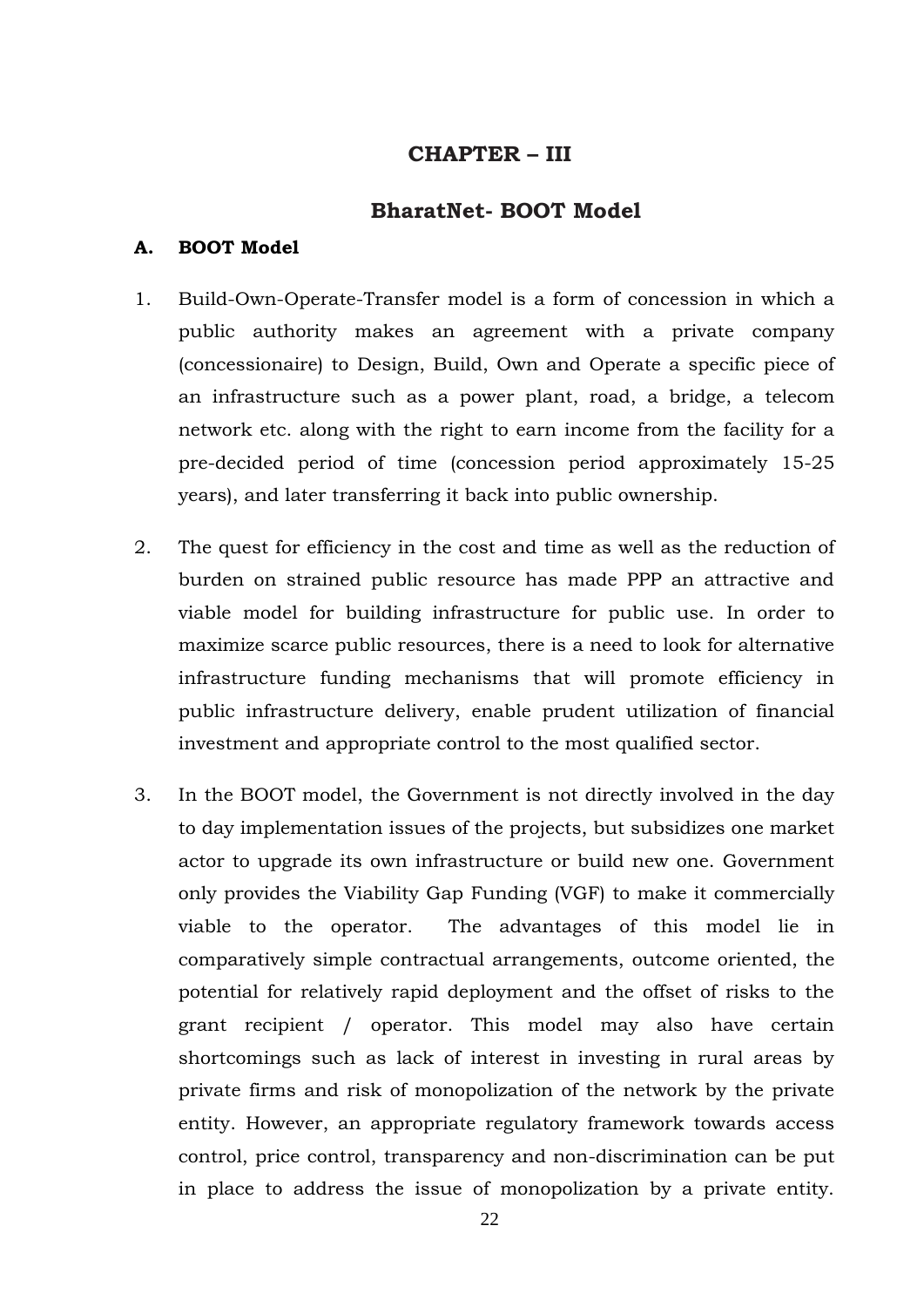Private firms can also be encouraged to participate by providing some non-financial incentives such as assured RoW.

- 4. The liberalization of basic Government controlled monopolies was mainly driven by the quest for the economic and technical efficiency in the development and delivery of infrastructure. This quest led to various forms of privatization which eventually resulted in the development of various forms of PPP. This was largely driven by the need to deliver public infrastructure in a manner that will not be detrimental to the annual budget of the country. Hence the BOOT model became a handy public financing initiative. The advantages of BOOT model in the delivery of technically and economically efficient infrastructure is buttressed by the following perceived advantages:
	- (a) The model is perceived as an institutional arrangement as it is believed to remedy the lack of dynamism in traditional public service delivery. This perception is centred on efficiency in public savings as well as reduction of the burden on strained public resources.
	- (b) The model enables the inflow of private financing for expanding public services. The involvement of the private sector involves clearer objectives, innovation, flexibility, better planning and improved incentives for competitive tendering and greater value for money for public services. Further, private sector participation leads to the lowering of cost and the risk for the public sector.
	- (c) The model enables both public and private sector to synergise their strengths in building/developing the infrastructure to the mutual advantage of both. For the public sector, there is improvement on the programme performance, cost efficiencies, better service provision and the appropriate allocation of risks and responsibilities. For the private sector, because of a better investment potential, it provides them an opportunity to make a reasonable profit and expand their business.
	- (d) The model brings out the best of both the public and private sector. Whereas it reduces the burden on public budget for infrastructure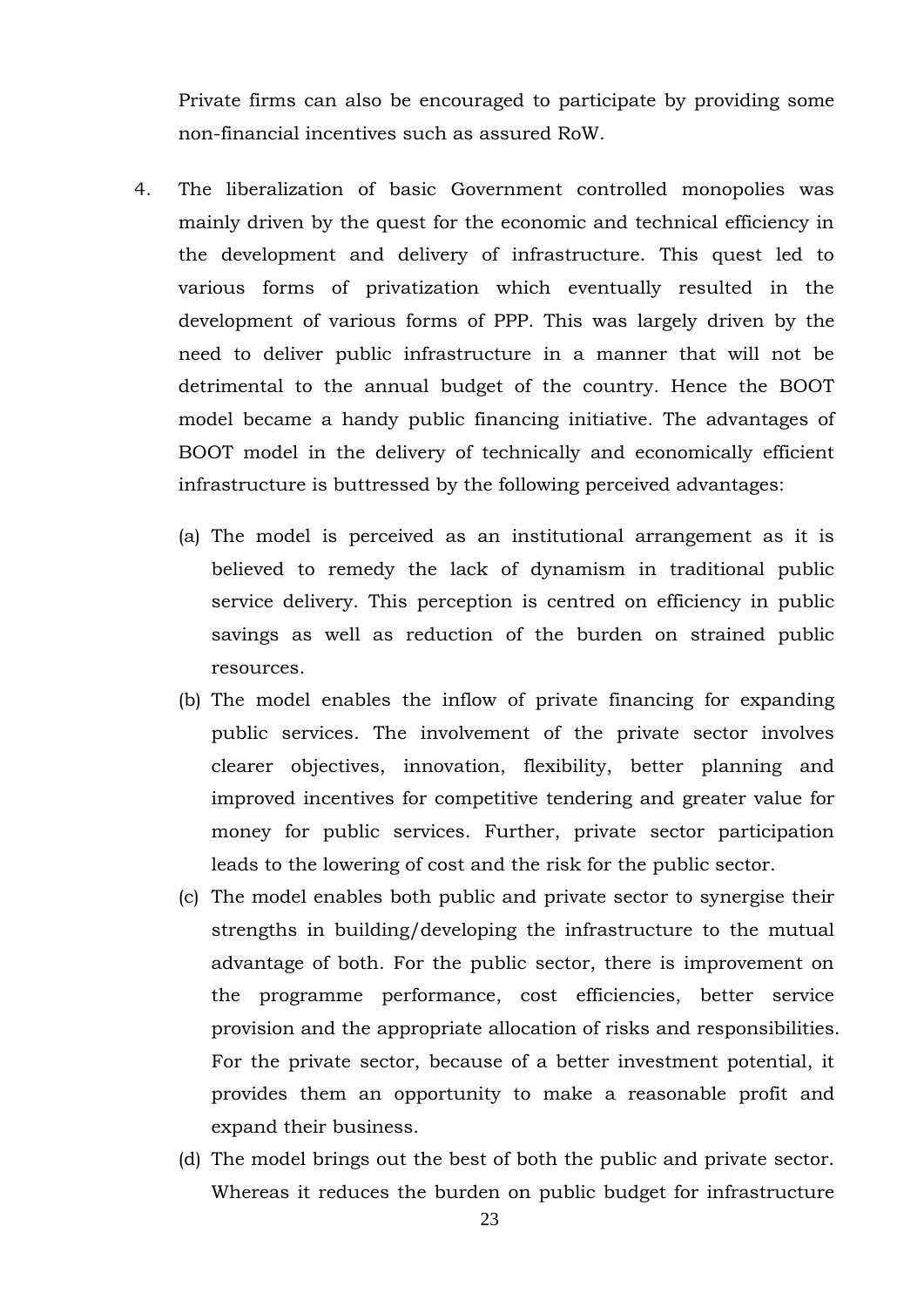development, it mitigates risks through the involvement of multiple agencies; it encourages private investment and transfer of technology and know-how. Under the right conditions such a model can leverage relative strength of public and private sector to achieve the goal.

- 5. Numbers of successful projects have been implemented through the BOOT model both nationally as well as at the international level. The building of the English Channel is one of the examples of BOOT Model internationally. The Indian Government is promoting BOOT model at home also for development of airports in India. Bangalore International Airport Ltd (BIAL) is the recently developed green field project in India. It has been developed under BOOT model. The concession period of the airport has been kept as 30 years which is extendable up to 60 years. Development of BIAL is a good example of airport development in public-private partnership. It was the first airport project in India where private sector has shown its capacity to execute big projects in a time bound manner with its own financial sources. The concession agreement and shareholders agreement were used to distribute project risk among the partners, based on their ability. BIAL is a perfect example of two sided market. Only a part cost of the airport development is recovered through tariff. The loss incurred in providing airport services at a reasonable rate is to be recovered through income from non-aeronautical services like retail activity, real estate rentals, restaurants, hotels, parking charges, advertisements, convention centre etc.
- 6. The proposed scheme of BOOT model will broadly be as follows:
	- (a) Executing agency will be selected on basis of competitive bidding for a licensed service area (LSA) or State or combination of both.
	- (b) The agency will be selected on the basis of minimum VGF bidding
	- (c) The agency will build and operate the network. The agency will own the network during the concession period.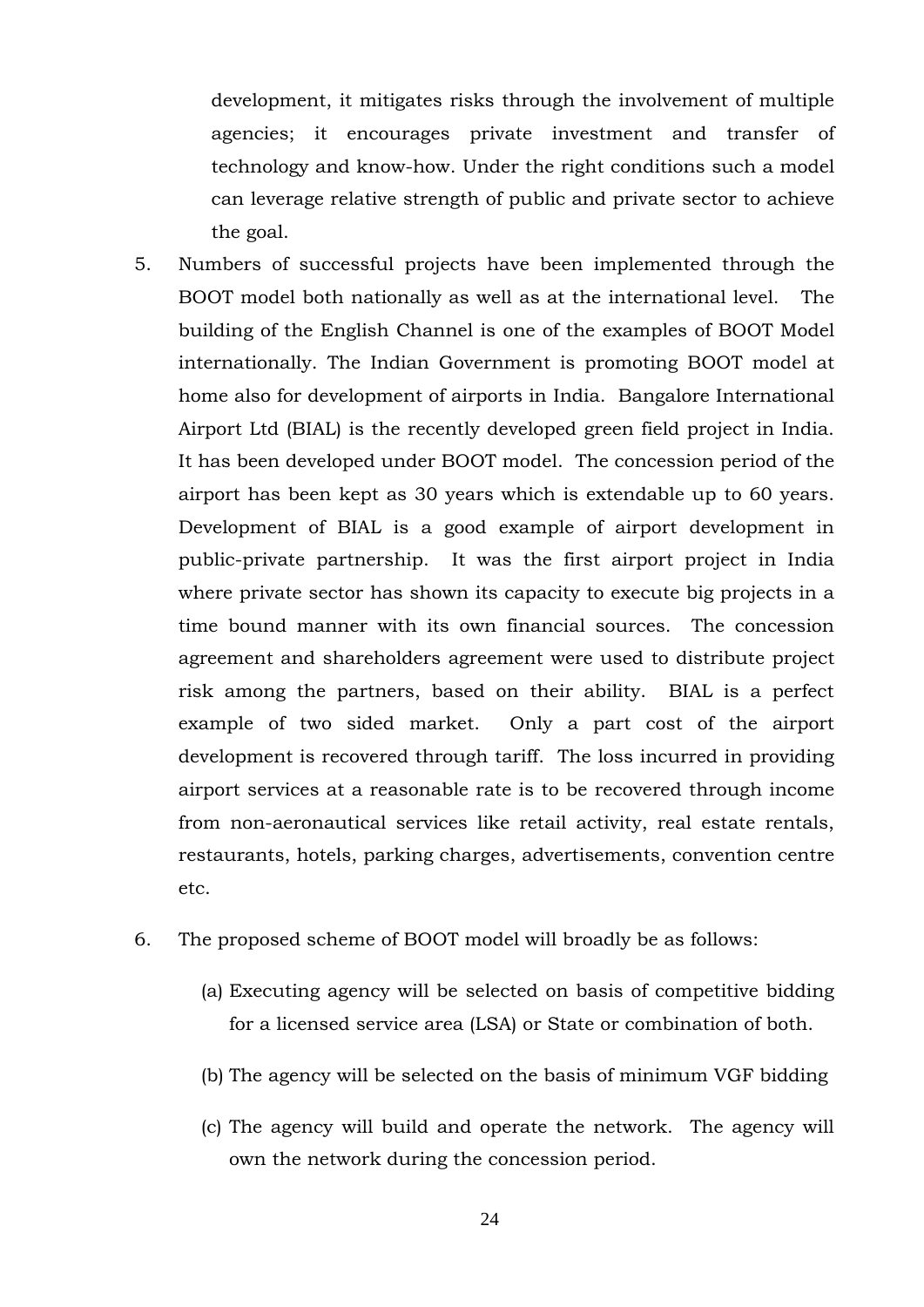- (d) The agency will be entitled for proceed of revenue earned due to sale of dark fibre/bandwidth.
- (e) At the end of the concession period the infrastructure created shall stand transferred to the Government (T of the BOOT model).
- 7. In contrast, three models suggested in the report envisage that network is to be built/owned/operated by different entities and once infrastructure is created, BBNL/ SPV will auction dark fibres to TSPs/MSOs/ISPs. Considering the possible social impact of BharatNet and the economic advantages likely to accrue, adopting the right implementation strategy is of utmost importance.

#### **Issues for Consultation**

- **Q.3 Do you think that alternate implementation strategy of BOOT model as discussed in the paper will be more suitable (in terms of cost, execution and quality of construction) for completing the project in time? If yes, please justify.**
- **Q.4 What are the advantages and challenges associated with the BOOT model?**
- 8. One apprehension raised in the BOOT Model is that, if executing agency which is also providing retail services is selected for the project, it may like to vertically integrate its services and monopolize the market which may defeat the basic purpose of affordable broadband in rural areas. Therefore, there is a need to put in place certain conditions so that conflict of interest can be avoided. In this context, the eligibility criteria and selection process for the executing agency becomes very important.

#### **Issues for Consultation**

**Q.5 What should be the eligibility criteria for the executing agency so that conflict of interest can be avoided?**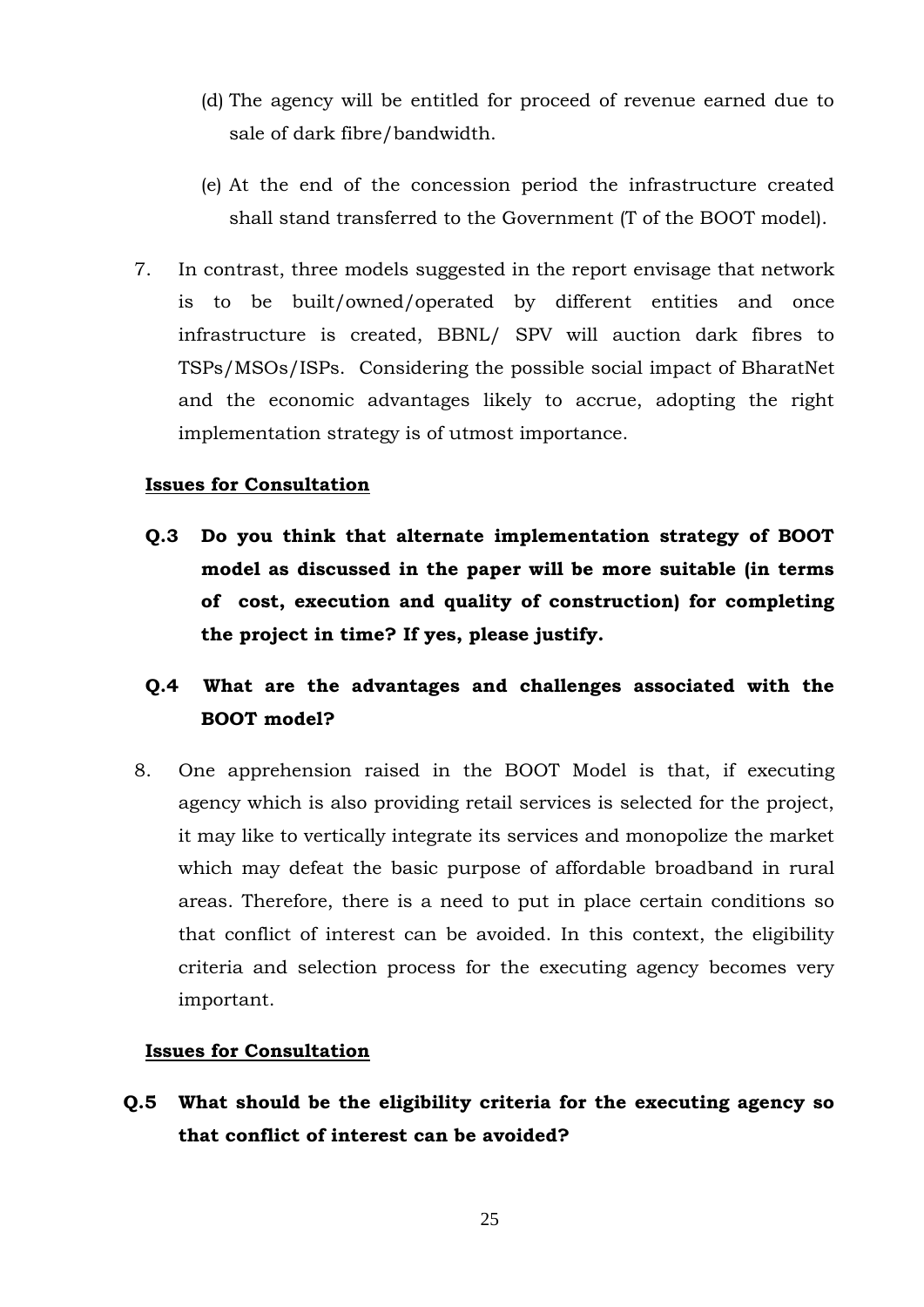**Q.6 Should there be a cap on number of States/ licensed service area to be bid by the executing agency?**

## **Q.7 What measures are required to be taken to avoid monopolistic behaviour of executing agency?**

9. Even if the executing agency is not directly providing the retail services, it may have certain vested interests due to which it may not provide services in fair, transparent and non-discriminatory manner to all stakeholders. As public money is also involved in the project, it requires equal treatment to all service providers in fair and transparent manner. There may be need to put ex-ante regulation such as price control to ensure fair treatment and nondiscriminatory access to all stakeholders for service provisioning.

#### **Issue for Consultation**

## **Q.8 What terms and conditions should be imposed on the executing agency so that it provides bandwidth/fibre in fair, transparent and non-discriminatory manner?**

10. The BOOT model is outcome oriented and the selected agency is required to deliver desired outcome in a given time frame. The executing agency may require flexibility to survey the route plan for laying optical fibre to minimize its cost. The existing agency may also like to use technology of its own choice and like to upgrade the technology with time. The topology of BharatNet has been explained in detail in the report of the Committee on NOFN. However, the selected executing agency may not consider it as a most appropriate and efficient way for completing the project in a time bound manner. There may be a need to give flexibility to the executing agency in terms of selection of route of laying optical fibre, construction, topology and deployment of technology.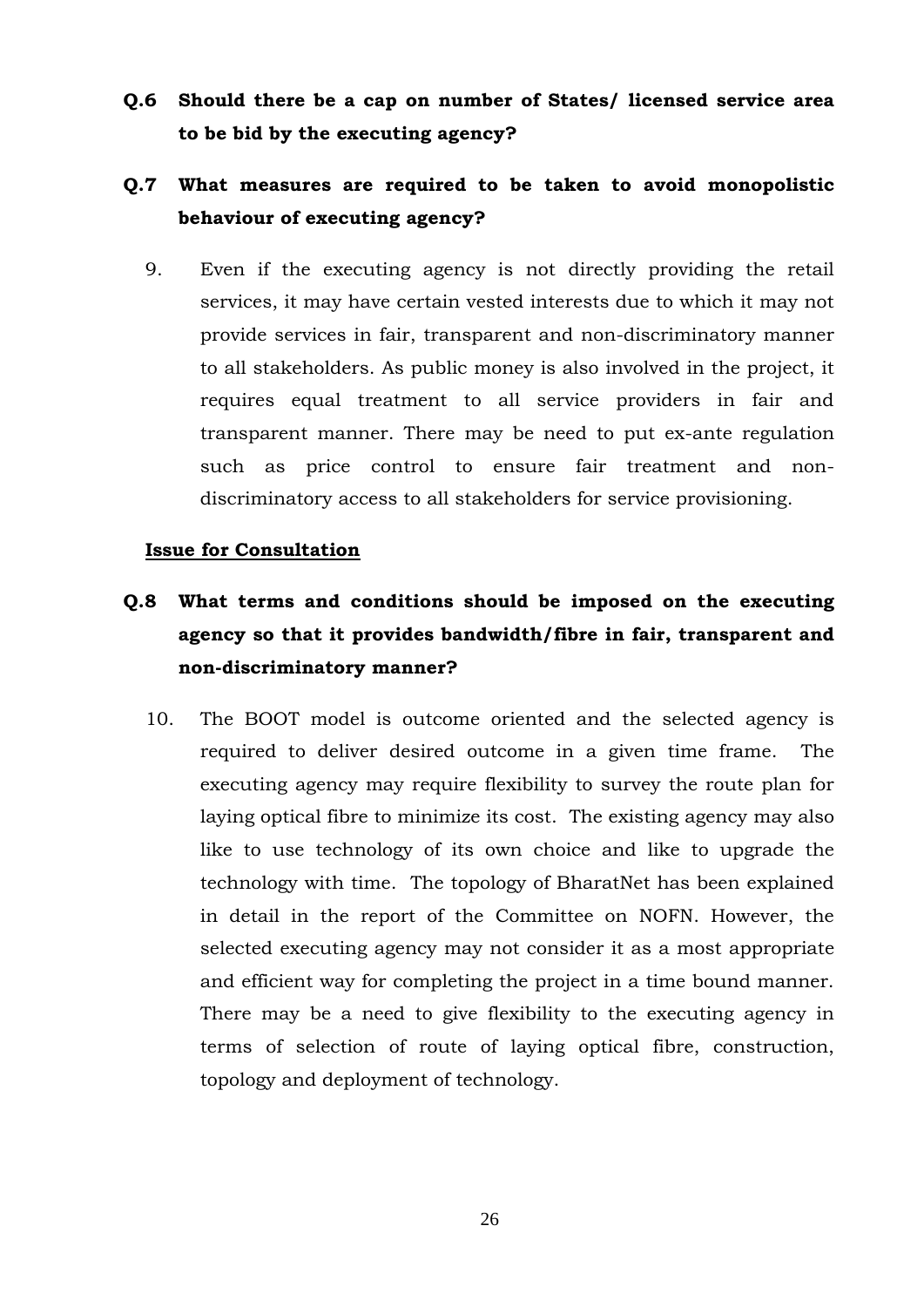#### **Issue for Consultation**

## **Q.9 What flexibility should be given to the agency in terms of selection of route of laying optical fibre, construction, topology and deployment of technology?**

11. Many of the service areas may not be lucrative for private service provider for the project. Therefore, Government may require giving some fund in the form of Viability Gap Funding (VGF). The moot question is how the VGF should be determined and what should be the maximum value of the VGF that can be given to any agency for a particular State/ service area. One of the concerns is that if VGF is provided upfront then the selected agency may not have any interest to complete the project in time and therefore, VGF should be linked to the completion of the project.

#### **Issues for Consultation**

- **Q.10 What should be the methodology of funding the project? In case of VGF, what should be the method to determine the maximum value of VGF for each State/ service area and what should be the terms and conditions for making payments?**
- **Q.11 What kind of fiscal incentive and disincentive be imposed on the agency for completing the project in time/early and delaying the project?** 
	- 12. Optical Fibre Cable because of its characteristics of low cost and huge transmission capability is the medium used for extension of broadband infrastructure globally. Nowadays, with the improved design and increased reliability, fibre life span is taken as 20 to 25 years. In the Committee report it has been mentioned that the period of lease of dark fibre shall be for a period of 10 years and at the end of the leased period the fibre shall revert to BBNL/State SPV. In case of BOOT model, the executing agency will have more incentive to bid for the project in case it is able to retain its ownership for a longer period and may require lower VGF as the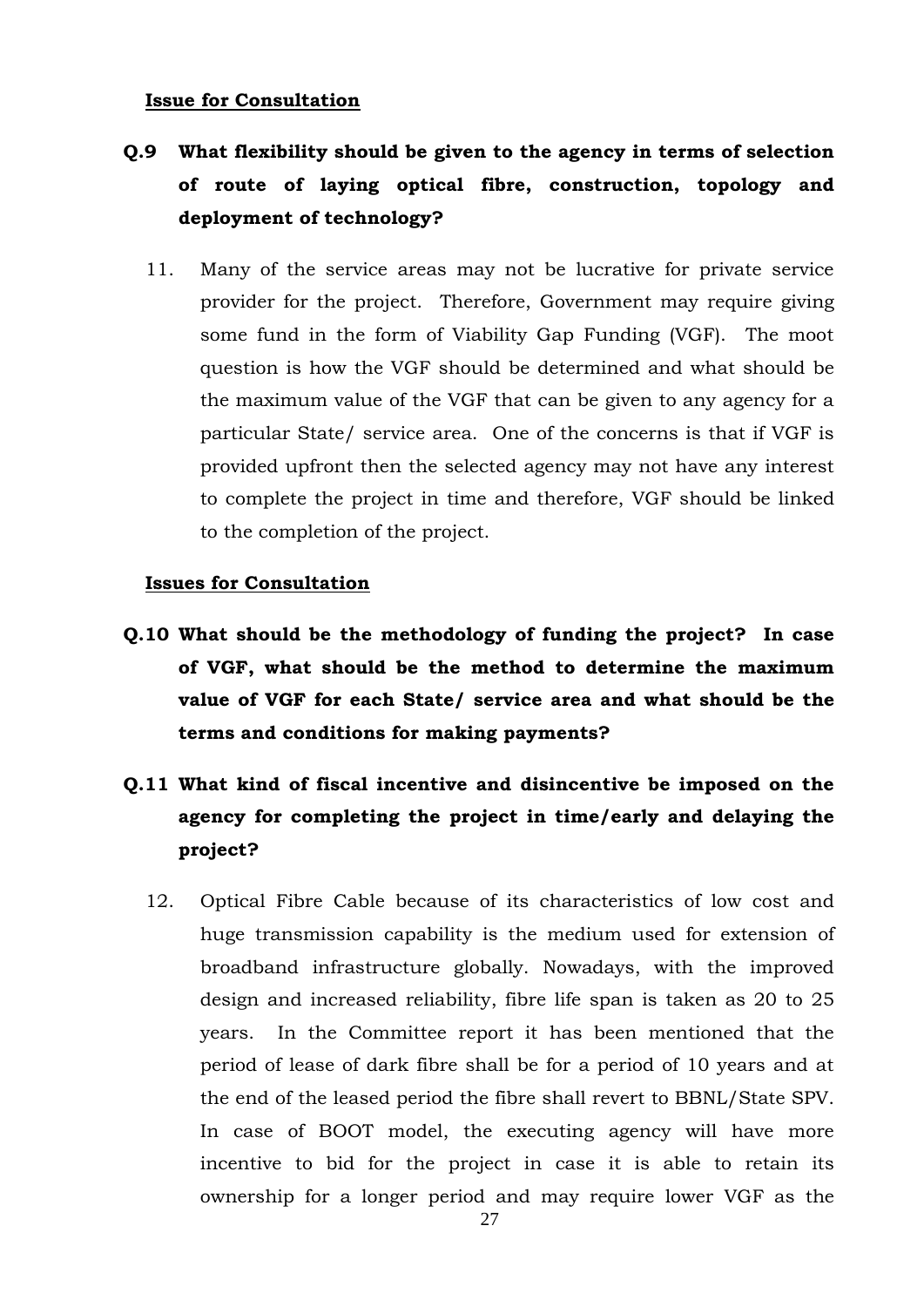executing agency may foresee more revenue as the period is long. However, it would be difficult for either executing agency or the Government to foresee such a long period as the technology is advancing rapidly in the telecom sector in contrast to other sectors. Therefore, there is a possibility that in case the Government forecast regarding business potential is wrong, the executing agency may make higher than expected profits in the long run. As it involves public money, there is a need to deliberate on the measures to be put in place so that there is no loss to the exchequer.

#### **Issues for Consultation**

- **Q.12 What should be the tenure/period after which the ownership of the project should be transferred to the Government?**
- **Q 13 Do you think that some measures are to be put in place in case the executing agency earns windfall profits? How should windfall profits be defined?**
	- 13. The Committee on Review of NOFN has recommended that not less than 50% pairs of dark fibre at GP be set aside for allocation to telecom service providers, multi-system operators, local cable operators, Internet service providers and other service providers through forward-cum-reverse auction process. 4 pairs of dark fibre shall be provisioned for bandwidth by the CPSU, State Government SPV or Implementation Partner in the three implementation models. Of this, at least some fibre pairs or bandwidth must be dedicated for Government services usage. As the BOOT model is outcome oriented, therefore, it is most important that output should be quantifiable either in terms of dark optical fibre or bandwidth or both.
	- 14. Affordable broadband services can be provided through use of innovative technology as well as competition in provisioning bandwidth to the retail telecom service providers. Affordability is increasingly identified as critical in expanding access to broadband in developing countries. Due to broadband's importance, there have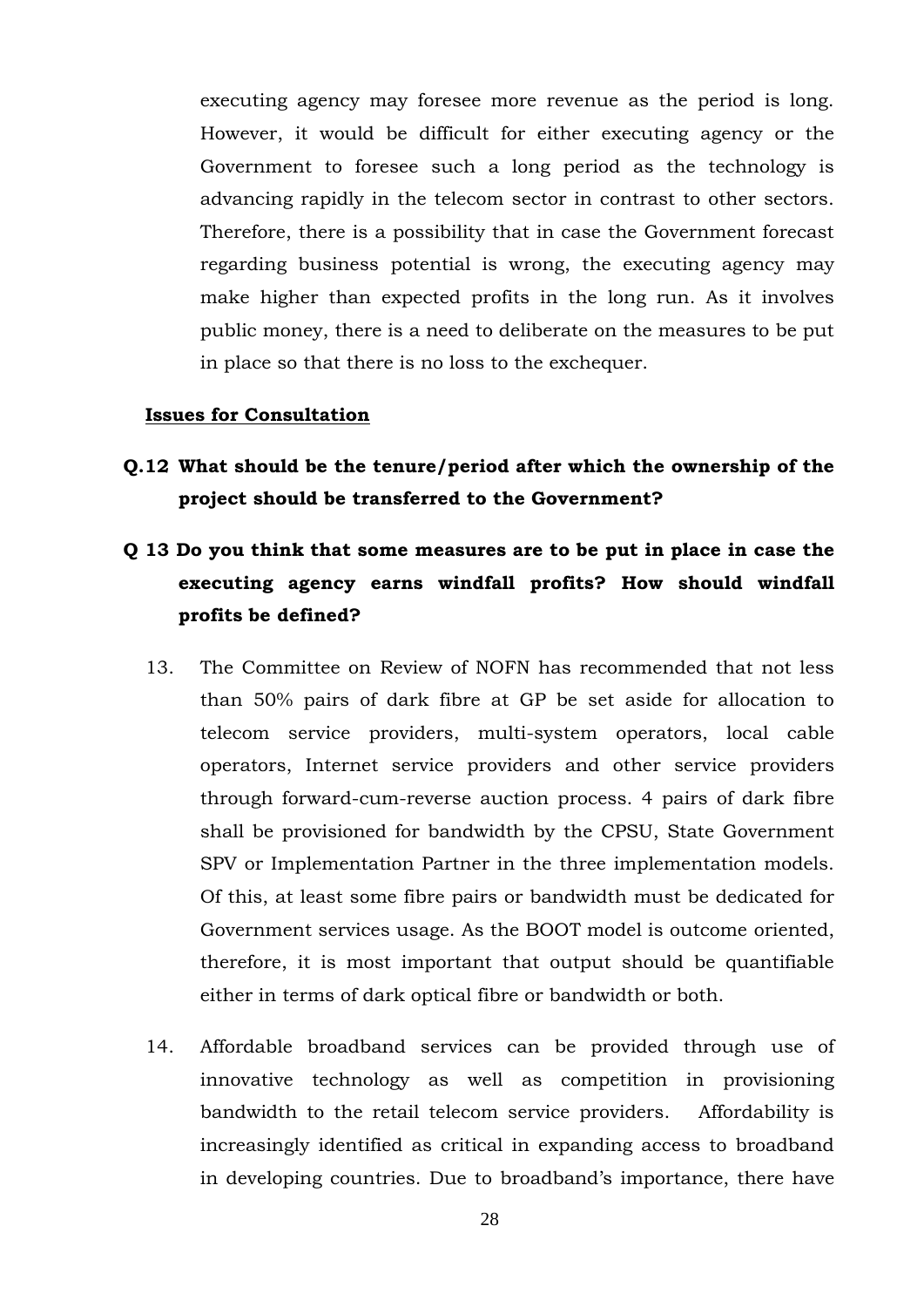been calls to view broadband as a public good in order to ensure affordable universal access and spread the benefits across the full range of economic sectors. Based at least partially on a public goods analysis, some countries have taken more direct action to promote broadband development, establishing initiatives and strategies where the Government intervenes more directly to promote, oversee and universalize their broadband markets. State Governments will also be buying bandwidth from the executing agency for G2C projects meant for socio-economic development.

#### **Issues for Consultation**

**Q.14 Whether there is a need to mandate the number of fibres to be offered as a dark fibre to other operators to ensure more than one operator is available for providing bandwidth at GP level?**

## **Q.15 What measures are required so that broadband services remain affordable to the public at large?**

- 15. One of the possible causes for delay in project implementation could be hold ups caused due to Right of Way (RoW) approvals. Tripartite agreements have been signed between the Department of Telecommunications, State Governments and BBNL to facilitate free RoW for laying optical fibre. However, the actual implementation of existing NOFN has thrown up issues that have to be addressed if implementation delays are to be curtailed.
- 16. RoW approvals are not limited to State Governments. There are Central Government bodies such as National Highway Authority of India (NHAI), Indian Railways, Oil and Natural Gas Corporation (ONGC), Gas Authority of India Limited (GAIL) etc and Forest clearances where problems have been encountered by BBNL and the Implementing CPSUs.
- 17. The Central or State Government can facilitate execution of the project on best effort basis. Externalities like provision of power or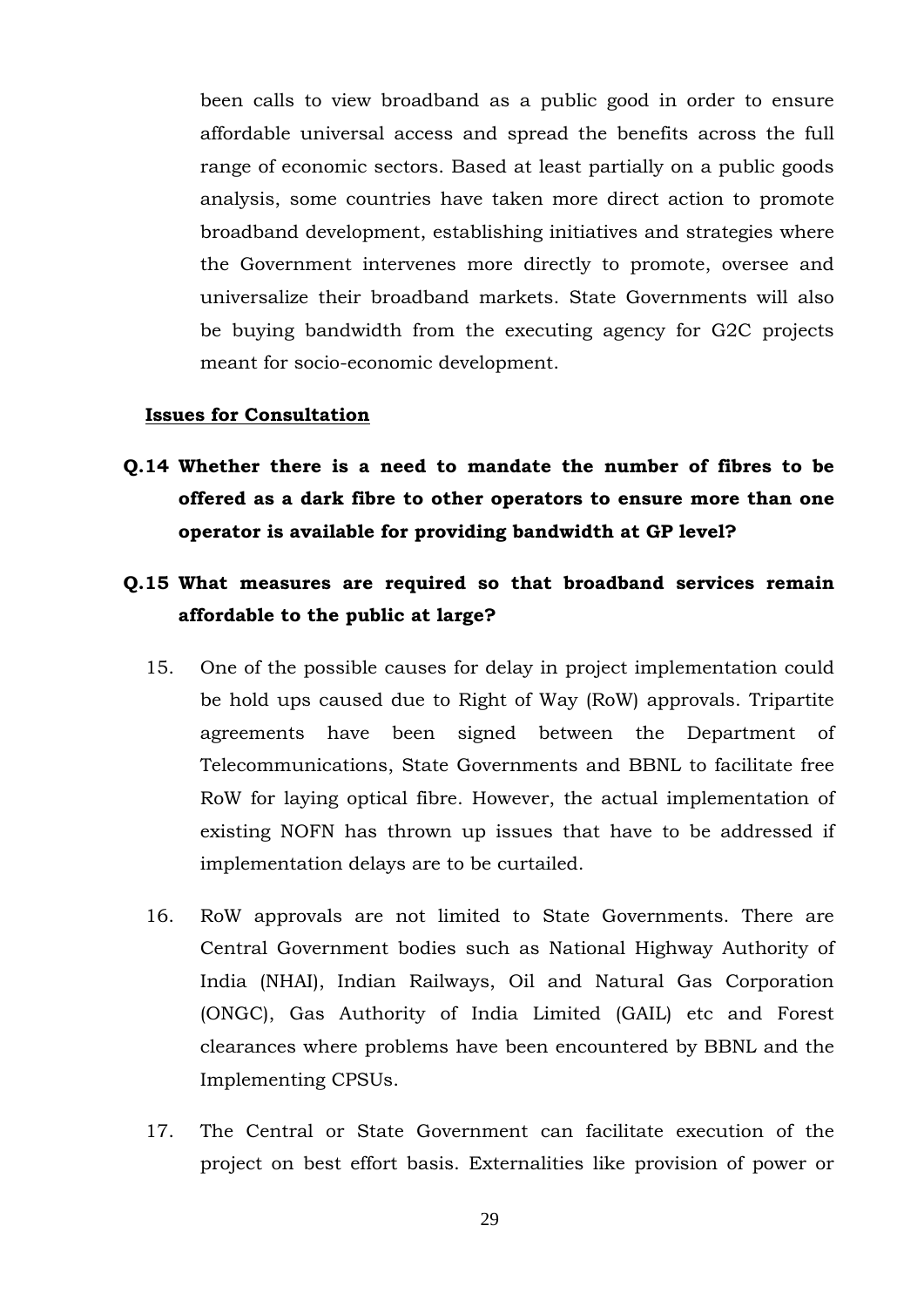space at PoP level would lead to contentions and delay in execution of the project.

#### **Issue for Consultation**

- **Q.16 What safeguards are to be incorporated in the agreement entered between Government and executing agencies if RoW is not being granted to the executing agency in time?**
	- 18. There are three critical stake-holders in the broadband ecosystem the Public Sector, the Private Sector, and the Panchayats – who need to come together to build sustainable business models that guarantee significant commercial (business feasibility) and social returns (inclusive growth, rural skill-building and employment generation). The private sector has to show commitment and faith in the 'inclusive growth' agenda by making investments, which may not be attractive in the short term, but which, with time, would scale up and become profitable, while discharging important social responsibility. Some stakeholders have expressed apprehensions that though BOOT model can deliver project in cost effective manner with minimum risk to the Government but participation by the private operators in the BOOT model will be limited to a few States only. Therefore, there may be need to take some other measures to maximize participation in non-lucrative States.

#### **Issue for Consultation**

## **Q.17 The success of BOOT Model depends on participation of private entities which will encourage competition. What measures should be adopted to ensure large scale participation by them?**

- 19. The PPP model has also been used for provision of broadband services by number of countries to create broadband network in the country. The International practices of National Broadband Plans of some of the countries are annexed as Annexure I.
- **Q.18 Please give your comments on any other related matter not covered above.**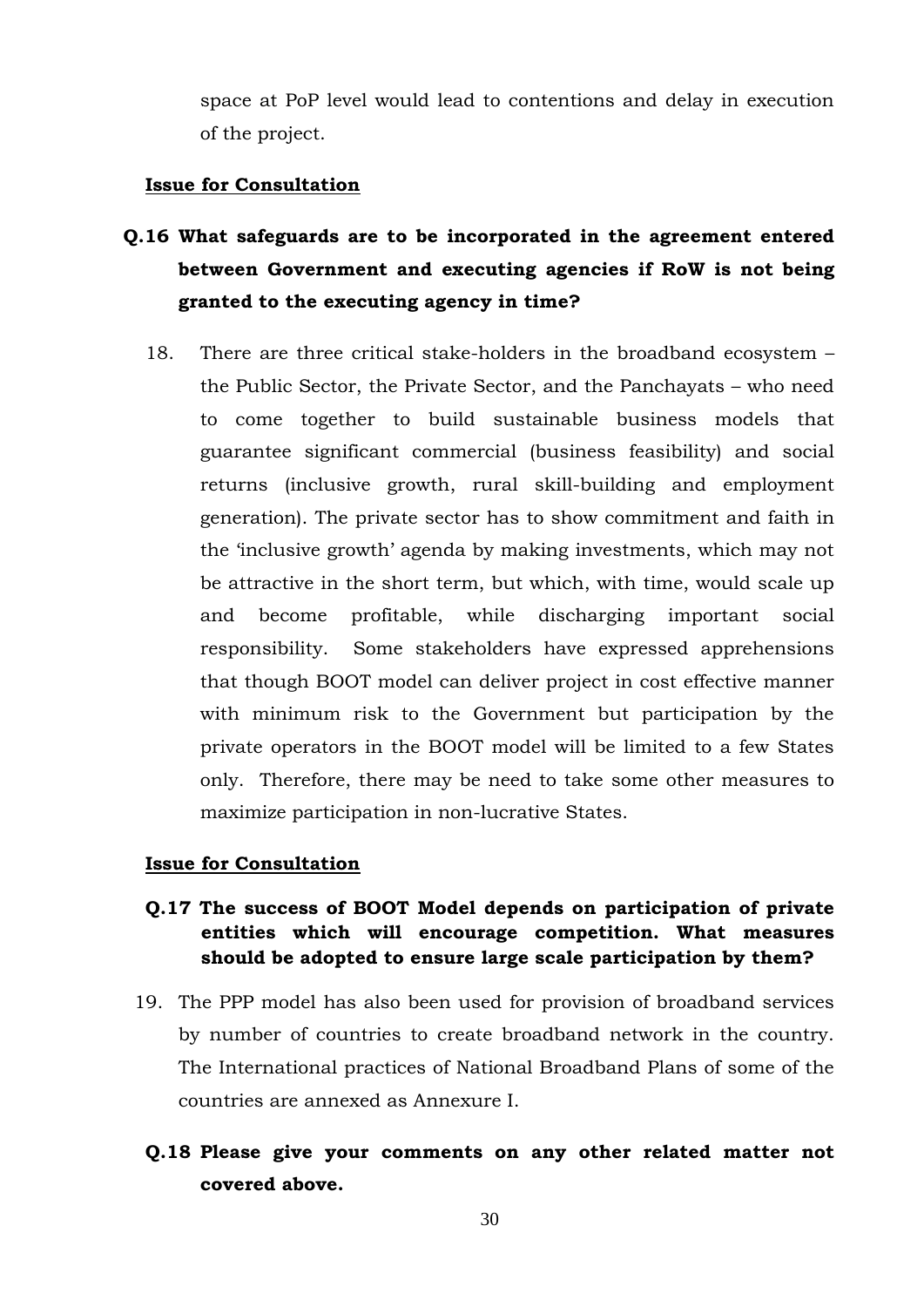#### **CHAPTER-IV**

### **Issues for Consultation**

- **Q.1 The** "**Report of the Committee on NOFN" has recommended three models and risks/advantages associated with these models. In your opinion what are the other challenges with these models?**
- **Q.2 Do you think that these three models along with implementation strategy as indicated in the report would be able to deliver the project within the costs and time-line as envisaged in the report? If not, please elucidate.**
- **Q.3 Do you think that alternate implementation strategy of BOOT model as discussed in the paper will be more suitable (in terms of cost, execution and quality of construction) for completing the project in time? If yes, please justify.**
- **Q.4 What are the advantages and challenges associated with the BOOT model?**
- **Q.5 What should be the eligibility criteria for the executing agency so that conflict of interest can be avoided?**
- **Q.6 Should there be a cap on number of States/ licensed service area to be bid by the executing agency?**
- **Q.7 What measures are required to be taken to avoid monopolistic behaviour of executing agency?**
- **Q.8 What terms and conditions should be imposed on the executing agency so that it provides bandwidth/fibre in fair, transparent and non-discriminatory manner?**
- **Q.9 What flexibility should be given to the agency in terms of selection of route of laying optical fibre, construction, topology and deployment of technology?**

31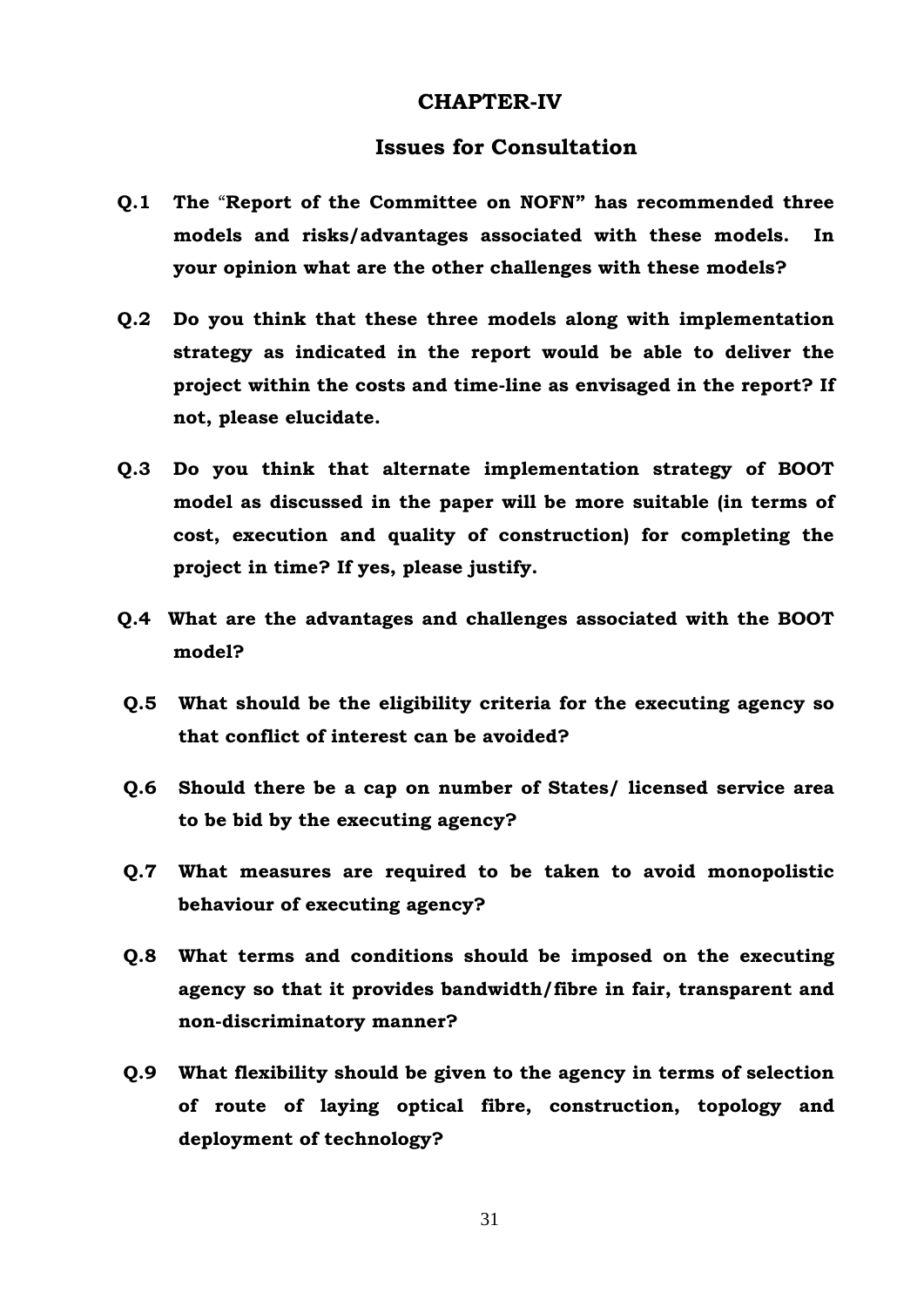- **Q.10 What should be the methodology of funding the project? In case of VGF, what should be the method to determine the maximum value of VGF for each State/ service area and what should be the terms and conditions for making payments?**
- **Q.11 What kind of fiscal incentive and disincentive be imposed on the agency for completing the project in time/early and delaying the project?**
- **Q.12 What should be the tenure/period after which the ownership of the project should be transferred to the Government?**
- **Q 13 Do you think that some measures are to be put in place in case the executing agency earns windfall profits? How should windfall profits be defined?**
- **Q.14 Whether there is a need to mandate the number of fibres to be offered as a dark fibre to other operators to ensure more than one operator is available for providing bandwidth at GP level?**
- **Q.15 What measures are required so that broadband services remain affordable to the public at large?**
- **Q.16 What safeguards are to be incorporated in the agreement entered between Government and executing agencies if RoW is not being granted to the executing agency in time?**
- **Q.17 The success of BOOT Model depends on participation of private entities which will encourage competition. What measures should be adopted to ensure large scale participation by them?**
- **Q.18 Please give your comments on any other related matter not covered above.**

32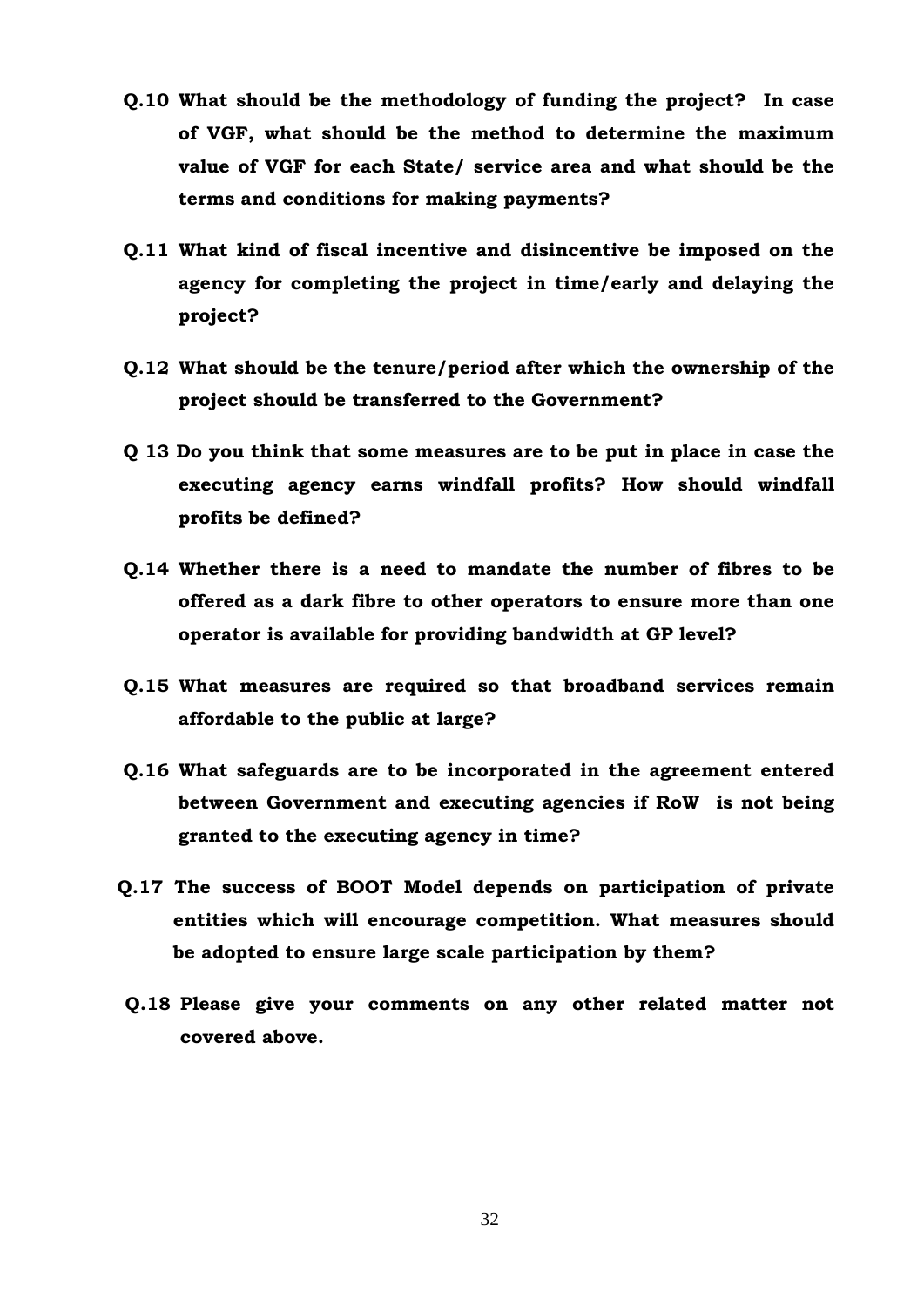# **International Practices for Implementation of National Broadband Plan**

### **A. Malaysia**

- 1. In 2008 a Private Public Partnership (PPP) agreement was signed between the Malaysian Government and Telekom Malaysia (TM) to build a High Speed Broadband (HSBB) Network. It was estimated to cost MYR 11.3 billion (USD 3.5 billion) with the Government funding MYR 2.4 billion (USD 740 million). During Phase 1, 1.3 million premises were to be passed by FTTH (Fibre-To-The-Home) while residential high rise buildings in the industrial areas around Kuala Lumpur were to be connected with VDSL2 (Very high bit rate digital subscriber line).
- 2. Phase 1 of the Malaysian HSBB network implementation was launched in 2010 in a record 18 month period and 1.4 million premises were passed by 2012. The take up of HSBB was also impressive with over 600,000 subscriptions (i.e. 43% take up of houses / premises passed) by June 2013. Four major operators had signed up for HSBB access services where HSBB is repackaged and sold to their own customers, and 19 had signed up for HSBB transmission services used to enhance their own backhaul network.
- 3. In March 2012, other operators such as REDtone signed an agreement to access the HSBB network on a wholesale basis in order to provide services to business customers.

## **B. Singapore**

4. The network is being built and operated by OpenNet, a consortium of the main fixed operator SingTel (30%), Axia NetMedia (30%), Singapore Press Holdings (25%) and Singapore Power Telecommunications (15%). OpenNet makes use of SingTel's existing passive infrastructure assets,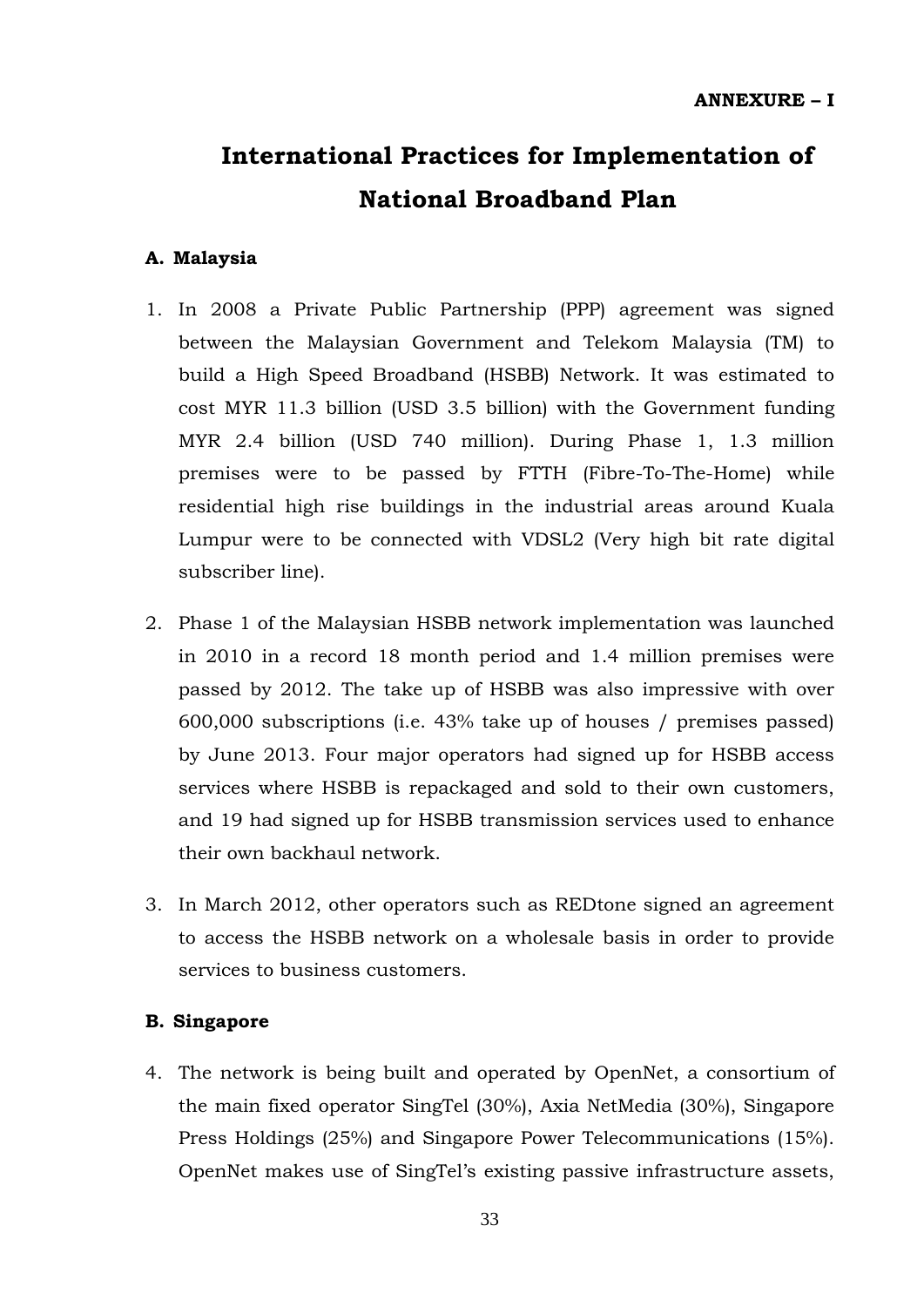such as ducts, manholes and exchanges – SingTel has transferred these assets to a neutral party (the Asset Company or AssetCo), an independent and separately managed company owned by a registered business trust. OpenNet will be subject to a universal service obligation to install fibre to end-customer points. It began offering wholesale services on 31 August 2010. Retail services providers are responsible for selling services to end users and businesses.

#### **C. Germany**

5. The German Broadband Strategy was released in February 2009. The strategy defines two overarching targets. First, gaps in broadband penetration are to be eliminated, and capable broadband, defined as at least 1 Mbps, is to be made available nationwide by the end of 2010. Second, a total of 75% of all German households are to have Internet access with speeds of at least 50 Mbps by 2014. The Government describes its approach as "incentive-oriented." In the short-term it will focus mainly on financial support for local authorities and improving financial options available to companies. In the long-term, it will focus on incentives within the overall EU regulatory framework and provide stimulus where it can promote synergies from infrastructure projects. Specific measures include optimizing shared use of existing infrastructure and facilities and compiling a broadband map and a database of construction sites.

#### **D. United Kingdom (Superfast Conwall)**

6. Private design, build and operate with a public grant, aiming for high level of FTTP. It plans to extend connectivity to predominantly rural and economically under developed premises by 2015. British Telecom(BT) won a public tender to provide fast fibre optic based broadband services to more than 2,66,000 premises including 30,000 businesses in Cornwall Investment of GBP 132 million (out of which 53.5 million are supported by European Regional Development Fund ) in providing the network infrastructure which will then be available to third party service providers on a wholesale basis.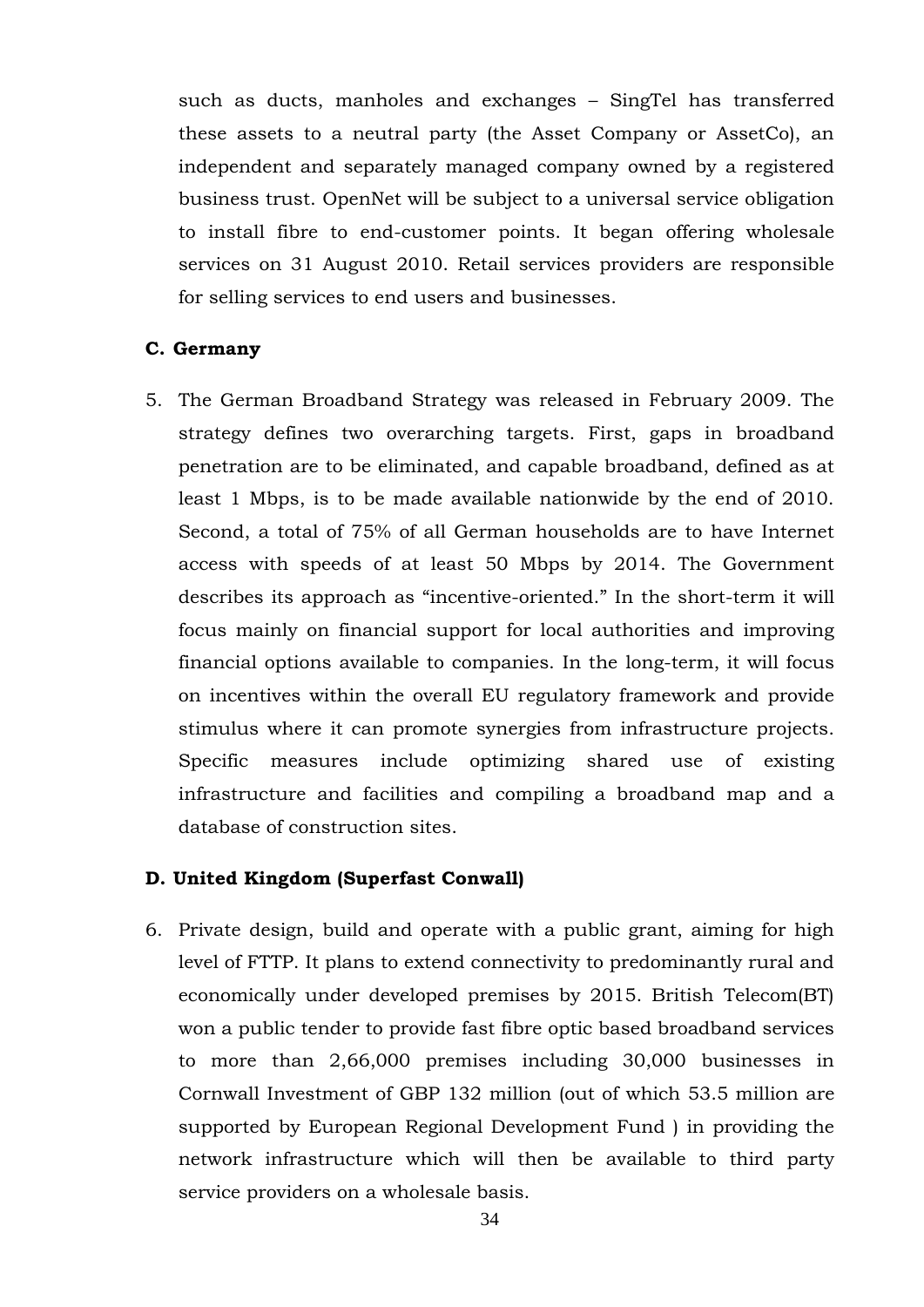#### **E. Catalonia's Fiber Broadband Network (Spain)**

7. Catalonia is an autonomous region of Spain located in the North East of the country. It exercises its self-government, in accordance with the Spanish constitution. Selection of the Telecommunication Infrastructure Provider (GIT, Gestor d'Infraestructures de Telecomunicacions) that is responsible for the construction and exploitation of the network, through a concession contract. Concession contract period can extend up to 30 years. The Network Property will be private initially and public at the end of the concession period. Private sector has to set-up a new company .

## **F. Qatar**

- 8. The Ministry of Information and Communications Technology (MICT) has developed the National Broadband Plan jointly with relevant stakeholders, with its broad objective to promote broadband market development and provide high-quality, high-speed, and affordable services to all. The activities to be undertaken in order to ensure the successful implementation of the policy actions are:
	- MICT to set up a task force that will be responsible for coordination of the effort of all stakeholders, ensure progress in the Plan's implementation, monitor progress for the fulfillment of the initiatives throughout the Plan's lifetime and ensure targets are met. The task force is empowered to make necessary decisions pertaining to the prioritization or eventual amendments of policy actions, and will benefit from direct support from the executive authority.
	- Form consortia or committees with stakeholders from the same industry, with common identified policy objectives – universities, cable operators, real estate developers.
	- Set up cross-sectoral working groups, which will be responsible for carrying out the initiatives contained in the Plan. The working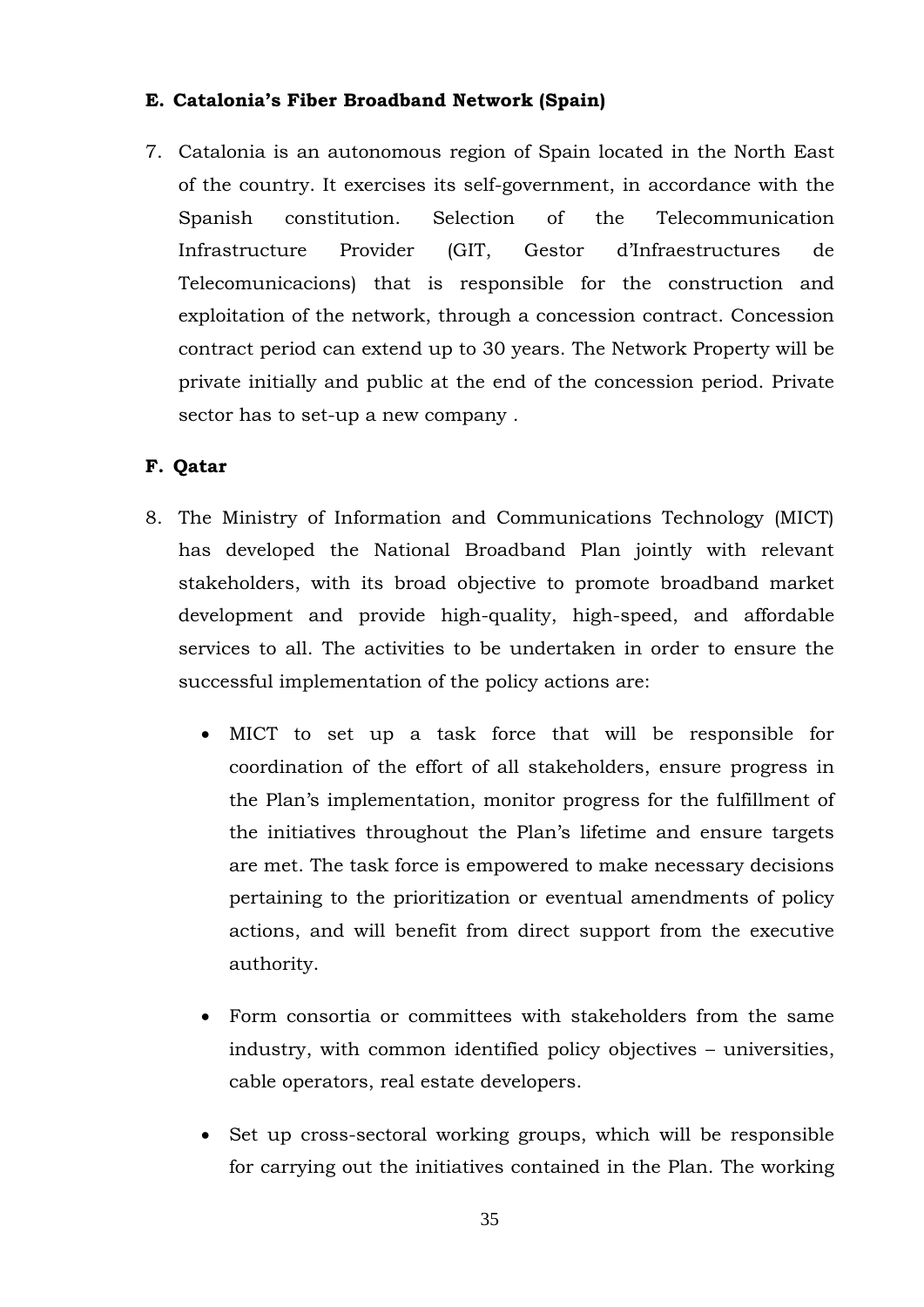groups will be composed of the stakeholders' broadband champions who need to interact for the fulfillment of the relevant policy actions.

#### **G. Denmark**

- 9. Denmark has long been a leader in take-up of broadband services, as well as in fibre. According to the telecom regulator, telecom services in Denmark may be provided by any person, without the need to obtain a licence, registration or other requirements.
- 10. Both public (eg TRE-FOR) and private (eg DONG Energy) utilities have FTTH deployments. According to the Danish Competition Authority, the utility companies plan to cover around one million households (40%) at a cost of DKK9.5 billion. TRE-FOR has deployed an open-access network. It has also signed partnership agreements with neighbouring utilities companies Energi Horsens and Oestjysk Energi, offering services under the Profiber brand. Their aim is to provide FTTH to all 4,00,000 subscribers of the three companies. The fully privatised TDC is deploying a FTTN+VDSL network. However, the company notes that competition by the utility companies may force it to invest more heavily in FTTN and FTTH.

#### **H. Canada**

- 11. The Canadian Government has implemented several Internet related initiatives, through its department Industry Canada.
- 12. One particularly successful example of a community broadband deployment can be found in Fredericton, New Brunswick. The City Council came to the realisation that waiting for existing broadband suppliers to come to Fredericton was not a viable option, so took it upon itself to develop the infrastructure. In order to comply with broadband provider licensing requirements the council incorporated a wholly owned company, e-Novations ComNet Inc, which became accredited as a non-dominant telecommunications carrier. Based on this validation, a sustainable business model was developed. A fibre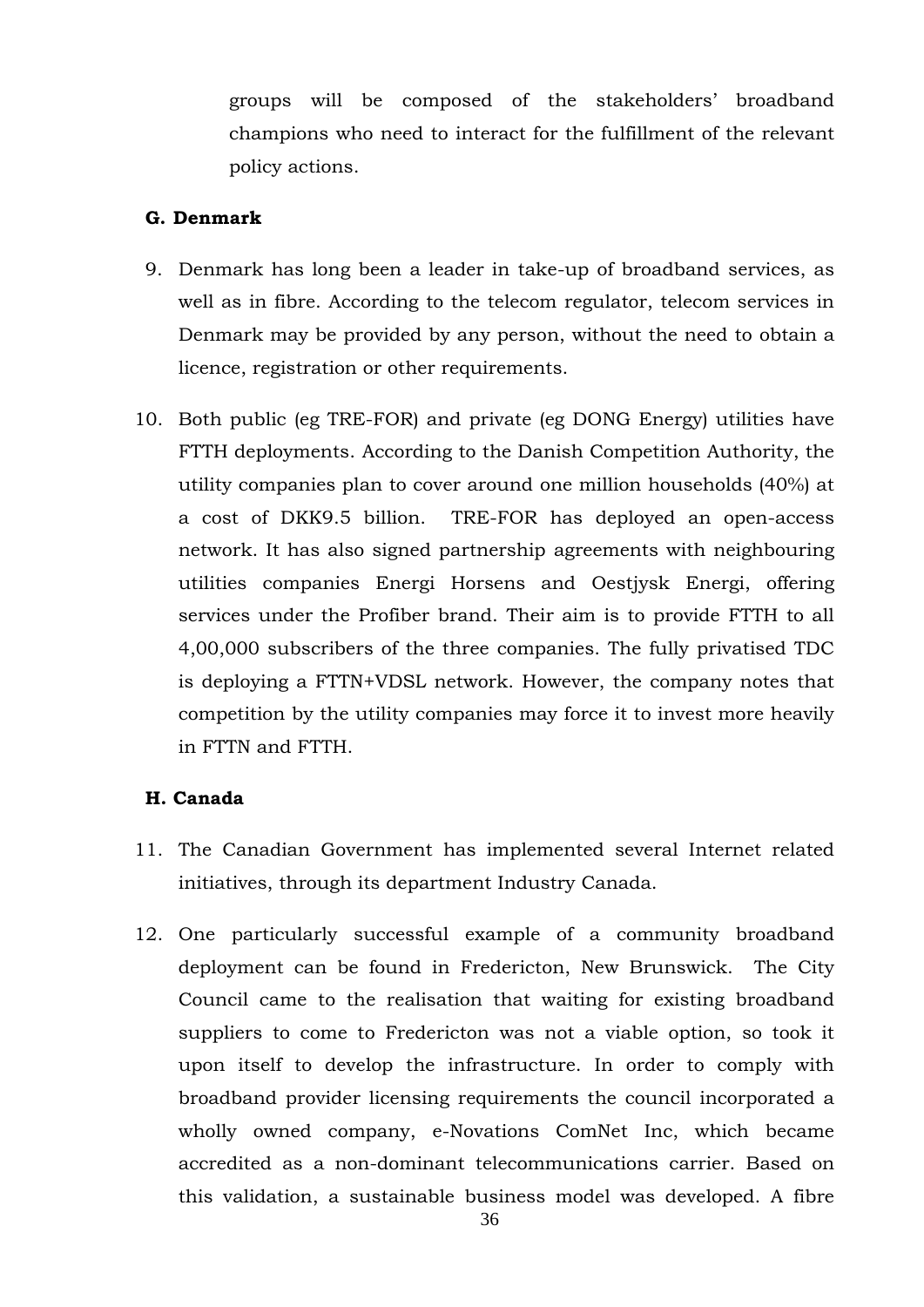optic Community Network would be built forming a ring around the city, with access granted on an annual membership basis. Funding for the network was obtained from the community, with the City Council providing e-Novations a CND65,000 loan to be repaid over three years and Smartforce, an e-Learning company providing a CND50,000 forgivable loan. BrunNet, the largest independent ISP in the province at the time, and the University of New Brunswick each agreed to prepay three years of membership fees. The common requirement of dedicated Internet access was leveraged by pooling the bandwidth needed and purchasing in bulk, with e-Novations effectively becoming a commercial ISP.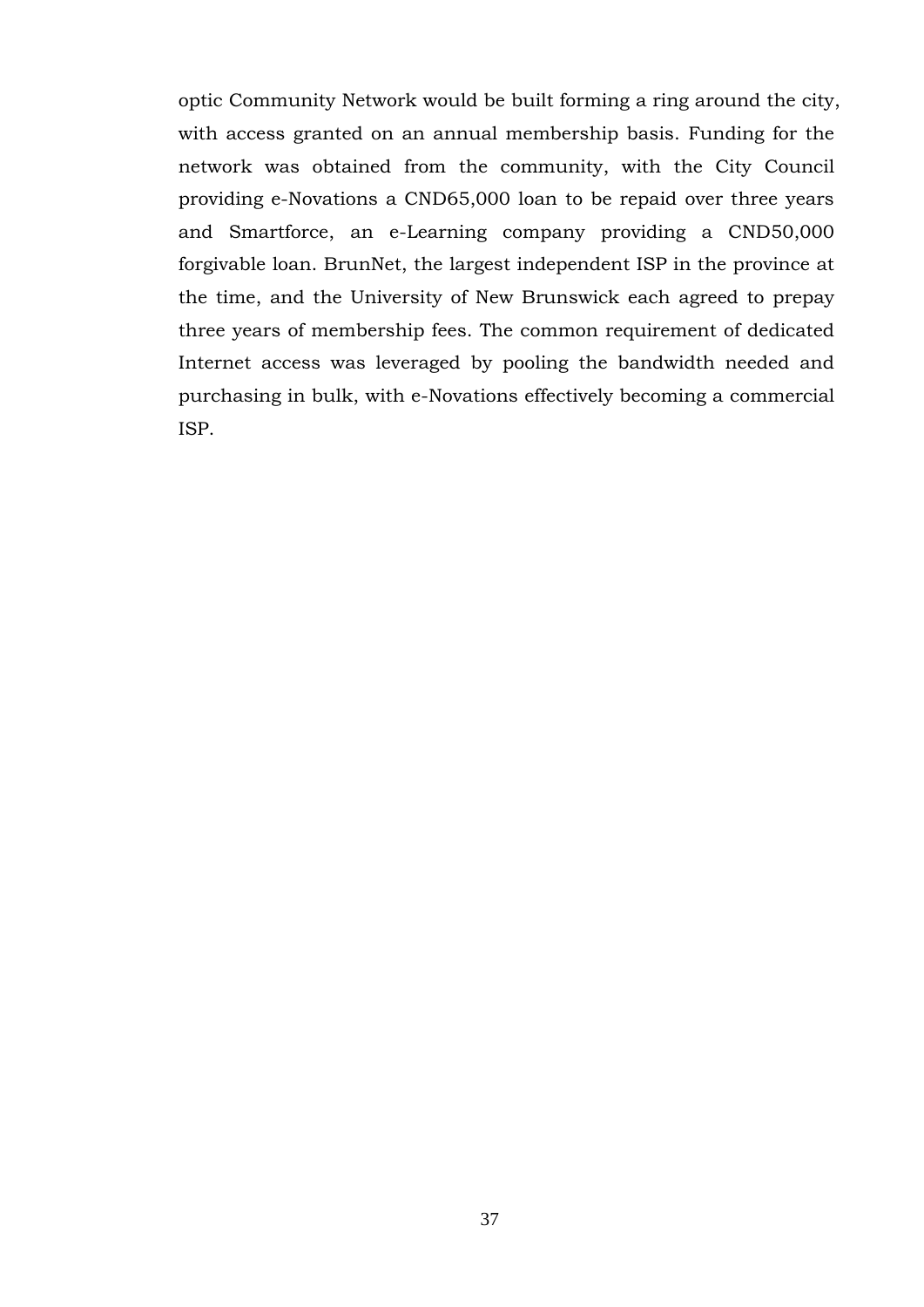| S.<br>No.      | Acronym     | Description                                     |
|----------------|-------------|-------------------------------------------------|
| 1              | <b>BB</b>   | <b>Broadband</b>                                |
| $\overline{2}$ | <b>BBNL</b> | <b>Bharat Broadband Network Limited</b>         |
| 3              | <b>BIAL</b> | Bangalore International Airport Ltd             |
| 4              | <b>BOOT</b> | Build-Own-Operate-Transfer                      |
| 5              | <b>CPSU</b> | Central Public Sector Undertaking               |
| 6              | <b>EPC</b>  | <b>Engineering Procurement and Construction</b> |
| $\overline{7}$ | <b>FTTH</b> | Fibre-To-The-Home                               |
| 8              | GAIL        | Gas Authority of India Limited                  |
| 9              | GP          | <b>Gram Panchayats</b>                          |
| 10             | <b>GPON</b> | Gigabit Passive Optical Network                 |
| 11             | <b>GUN</b>  | Government User Network                         |
| 12             | <b>HSBB</b> | High Speed Broadband                            |
| 13             | <b>ICB</b>  | <b>International Competitive Bidding</b>        |
| 14             | <b>ISP</b>  | <b>Internet Service Provider</b>                |
| 15             | <b>ITU</b>  | International Telecommunication Union           |
| 16             | <b>LSA</b>  | Licensed Service Area                           |
| 17             | <b>MSO</b>  | Multi System Operator                           |
| 18             | NHAI        | National Highway Authority of India             |
| 19             | <b>NOC</b>  | Network Operation Centre                        |
| 20             | <b>NOFN</b> | National Optical Fibre Network                  |
| 21             | OEM         | Original Equipment Manufacturer                 |
| 22             | <b>OFC</b>  | <b>Optical Fibre Cable</b>                      |
| 23             | ONGC        | Oil and Natural Gas Corporation                 |
| 24             | PHCs        | <b>Primary Health Centres</b>                   |
| 25             | <b>PPP</b>  | Private Public Partnership                      |
| 26             | <b>RoW</b>  | Right of Way                                    |
| 27             | <b>SLA</b>  | Service Level Agreement                         |
| 28             | <b>SMEs</b> | Small and Medium Enterprises                    |

## **List of Acronyms**